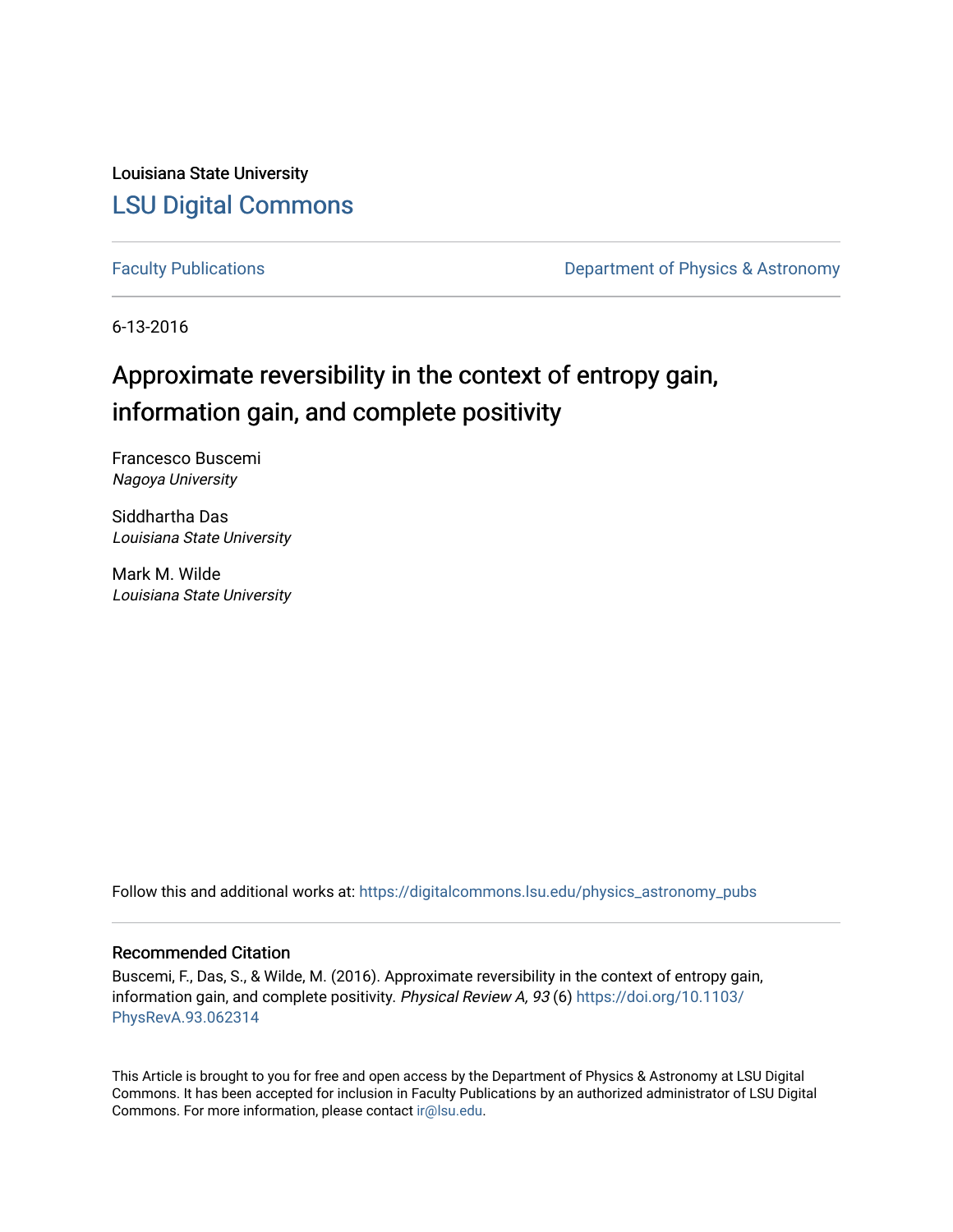

# CHORUS

This is the accepted manuscript made available via CHORUS. The article has been published as:

# Approximate reversibility in the context of entropy gain, information gain, and complete positivity Francesco Buscemi, Siddhartha Das, and Mark M. Wilde

Phys. Rev. A **93**, 062314 — Published 13 June 2016

DOI: [10.1103/PhysRevA.93.062314](http://dx.doi.org/10.1103/PhysRevA.93.062314)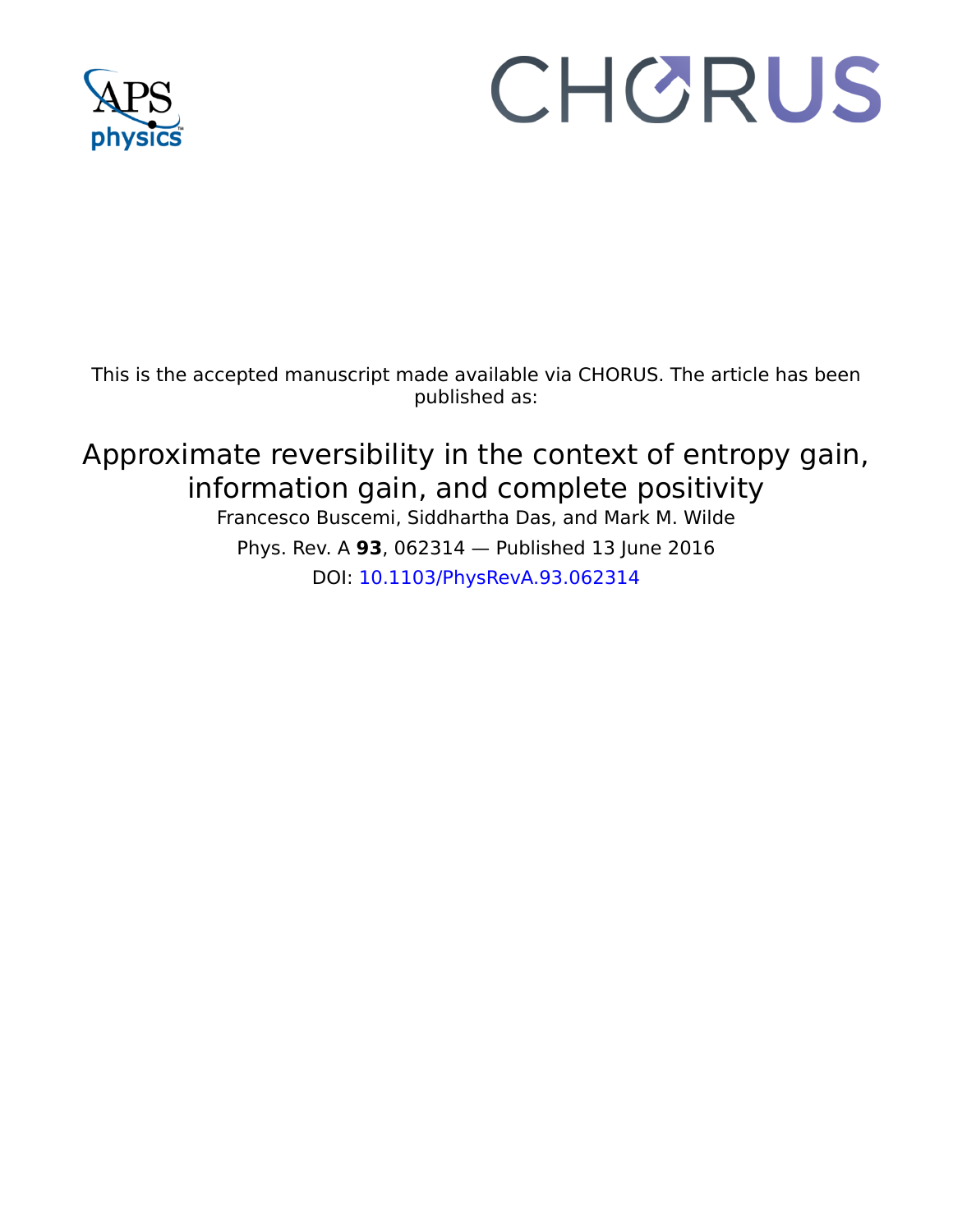## Approximate reversibility in the context of entropy gain, information gain, and complete positivity

Francesco Buscemi,<sup>1</sup> Siddhartha Das,<sup>2</sup> and Mark M. Wilde<sup>2, 3</sup>

 $1$ Department of Computer Science and Mathematical Informatics,

Nagoya University, Chikusa-ku, Nagoya, 464-8601, Japan[∗](#page-2-0)

<sup>2</sup> Hearne Institute for Theoretical Physics, Department of Physics and Astronomy,

Louisiana State University, Baton Rouge, Louisiana 70803, USA[†](#page-2-1)

<sup>3</sup>Center for Computation and Technology, Louisiana State University, Baton Rouge, Louisiana 70803, USA<sup>[‡](#page-2-2)</sup>

(Dated: May 17, 2016)

There are several inequalities in physics which limit how well we can process physical systems to achieve some intended goal, including the second law of thermodynamics, entropy bounds in quantum information theory, and the uncertainty principle of quantum mechanics. Recent results provide physically meaningful enhancements of these limiting statements, determining how well one can attempt to reverse an irreversible process. In this paper, we apply and extend these results to give strong enhancements to several entropy inequalities, having to do with entropy gain, information gain, entropic disturbance, and complete positivity of open quantum systems dynamics. Our first result is a remainder term for the entropy gain of a quantum channel. This result implies that a small increase in entropy under the action of a subunital channel is a witness to the fact that the channel's adjoint can be used as a recovery map to undo the action of the original channel. We apply this result to pure-loss, quantum-limited amplifier, and phase-insensitive quantum Gaussian channels, showing how a quantum-limited amplifier can serve as a recovery from a pure-loss channel and vice versa. Our second result regards the information gain of a quantum measurement, both without and with quantum side information. We find here that a small information gain implies that it is possible to undo the action of the original measurement if it is efficient. The result also has operational ramifications for the information-theoretic tasks known as measurement compression without and with quantum side information. Our third result shows that the loss of Holevo information caused by the action of a noisy channel on an input ensemble of quantum states is small if and only if the noise can be approximately corrected on average. We finally establish that the reduced dynamics of a system-environment interaction are approximately completely positive and trace-preserving if and only if the data processing inequality holds approximately.

Keywords: approximate reversibility, recoverability, entropy gain, information gain, entropic disturbance, divisible processes, data-processing inequality, quantum relative entropy

#### I. INTRODUCTION

The second law of thermodynamics constitutes a fundamental limitation on our ability to extract energy from physical systems [\[8](#page-12-0), [13,](#page-12-1) [38\]](#page-13-0). The data processing inequality represents a limitation on our ability to process information, being the basis for most of the important capacity theorems in quantum information theory [\[47\]](#page-13-1). The entropic uncertainty principle of quantum mechanics places a limitation on how well we can measure incompatible observables [\[18,](#page-12-2) [24\]](#page-13-2). These seemingly disparate statements have a common mathematical foundation in an entropy inequality known as the monotonicity of quantum relative entropy [\[32](#page-13-3), [43\]](#page-13-4), which states that the quantum relative entropy cannot increase under the action of a quantum channel. More precisely, the quantum relative entropy between two density operators  $\rho$  and  $\sigma$  is defined

as [\[44\]](#page-13-5)

$$
D(\rho \| \sigma) \equiv \text{Tr}\{\rho \left[ \log \rho - \log \sigma \right] \},\tag{1}
$$

and the monotonicity of quantum relative entropy states that [\[32](#page-13-3), [43](#page-13-4)]

<span id="page-2-4"></span>
$$
D(\rho \| \sigma) \ge D(\mathcal{N}(\rho) \| \mathcal{N}(\sigma)),\tag{2}
$$

where  $N$  is a quantum channel.

Recently, researchers have explored refinements of these statements in various contexts, with the common theme being to understand how well one can attempt to reverse an irreversible process. One of the main technical developments which has allowed for these refined statements is a strengthening of the monotonicity of quantum relative entropy of the following form [\[48\]](#page-13-6):

<span id="page-2-3"></span>
$$
D(\rho||\sigma) \ge D(\mathcal{N}(\rho)||\mathcal{N}(\sigma)) - \log F(\rho, (\mathcal{R} \circ \mathcal{N})(\rho)), \quad (3)
$$

where  $F(\omega, \tau) \equiv \left\| \sqrt{\omega} \sqrt{\tau} \right\|_1^2$  $\frac{2}{1}$  is the quantum fidelity [\[42](#page-13-7)] between two density operators  $\omega$  and  $\tau$ , and  $\mathcal R$  is a recovery channel with the property that it perfectly recovers the  $\sigma$  state, in the sense that  $\sigma = (\mathcal{R} \circ \mathcal{N})(\sigma)$ (see also [\[30,](#page-13-8) [40\]](#page-13-9) for later developments and [\[19](#page-12-3)] for an important earlier development with conditional mutual information).

<span id="page-2-0"></span><sup>∗</sup>Electronic address: [buscemi@is.nagoya-u.ac.jp](mailto:buscemi@is.nagoya-u.ac.jp)

<span id="page-2-1"></span><sup>†</sup>Electronic address: [sdas21@lsu.edu](mailto:sdas21@lsu.edu)

<span id="page-2-2"></span><sup>‡</sup>Electronic address: [mwilde@lsu.edu](mailto:mwilde@lsu.edu)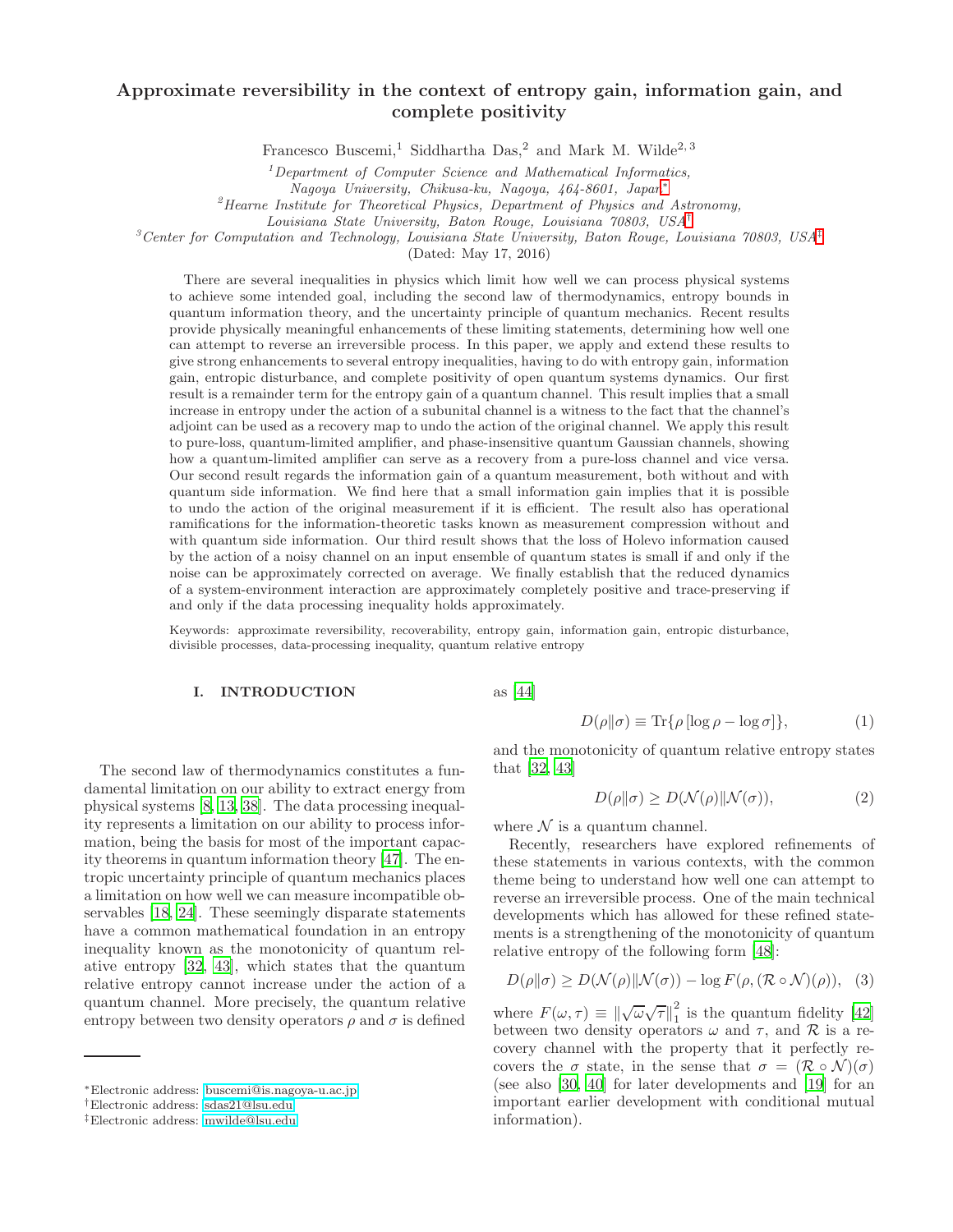Several applications follow as a consequence. Ref. [\[46](#page-13-10)] gave an application in thermodynamics, proving that if the free energies of two states are close and if it is possible to transition from one state to another via a thermal operation such that there is an energy gain in the process, then one can approximately reverse this thermodynamic transition without using any energy at all. Ref. [\[7\]](#page-12-4) showed how to tighten the uncertainty principle in the presence of quantum memory [\[5](#page-12-5)] with another term related to how much disturbance a given measurement causes, thus unifying several aspects of quantum physics, including measurement incompatibility, entanglement, and measurement disturbance, in a single entropic uncertainty relation. Finally, Ref. [\[48](#page-13-6)] has given an increased understanding of many well known entropy inequalities in quantum information, such as the joint convexity of quantum relative entropy, the non-negativity of quantum discord, the Holevo bound, and multipartite information inequalities.

In this paper, we continue with this theme and derive several new results:

- 1. First, we give a strong improvement of the well known statement that the quantum entropy cannot decrease under the action of a unital quantum channel (a channel which preserves the identity operator). The bound that we derive has a rather simple proof, following from the operator concavity of the logarithm (related to the method used in [\[40\]](#page-13-9)). The main physical implication of this result is that if the entropy gain under the action of a unital channel is not too large, then it is possible to reverse the action of this channel by applying its adjoint (which is a quantum channel in this case).
- 2. Next, we consider the information gain of a quantum measurement, a concept introduced in [\[22\]](#page-13-11) and subsequently refined in [\[6](#page-12-6), [11,](#page-12-7) [49,](#page-13-12) [50\]](#page-13-13). The information gain of a quantum measurement quantifies how much data we can gather by performing a quantum measurement on a given state. It has an operational interpretation as the rate at which a sender needs to transmit classical information to a receiver in order for them to simulate a quantum measurement on a given state [\[50](#page-13-13)]. Here, we prove that if the information gain is not too large, then it is possible to reverse the action of the measurement and, in the operational context, one can also simulate the measurement well on average without sending any classical data at all. The result also applies if the measurement is performed on one share of a bipartite state.
- 3. Third, we provide a clear operational meaning for the notion of entropic disturbance, defined in [\[12\]](#page-12-8) as the loss of the Holevo information due to the action of a noisy channel on an initial ensemble of quantum states. We accomplish this by showing that a small loss of Holevo information implies that the

action of the noisy channel on the input ensemble can be approximately undone, on average. This result answers a question left open from [\[12](#page-12-8)].

4. Finally, we give a refinement of the recent link between the data processing inequality and complete positivity of open quantum systems dynamics [\[9\]](#page-12-9). In [\[9](#page-12-9)], it was shown that the data processing inequality holds if and only if the reduced dynamics of an evolution can be described by a completely positive trace-preserving map. Here, we show how this result holds approximately, which should allow for experimental tests if desired. That is, we show that the data processing inequality holds approximately if and only if the reduced dynamics of an evolution are approximately completely positive and trace-preserving (see Section [VI](#page-10-0) for precise statements).

The rest of the paper is devoted to giving more details and explanations of these results. We begin in the next section by setting notation, definitions, and reviewing the prior literature in more detail. We then follow with each of the aforementioned results and conclude in Section [VII](#page-11-0) with a summary.

#### II. PRELIMINARIES

This section reviews background material on quantum information, all of which is available in [\[47](#page-13-1)]. Let  $\mathcal{L}(\mathcal{H})$ denote the algebra of bounded linear operators acting on a Hilbert space H. Let  $\mathcal{L}_+(\mathcal{H})$  denote the subset of positive semi-definite operators. We also write  $X \geq 0$  if  $X \in \mathcal{L}_+(\mathcal{H})$ . An operator  $\rho$  is in the set  $\mathcal{D}(\mathcal{H})$  of density operators (or states) if  $\rho \in \mathcal{L}_+(\mathcal{H})$  and  $\text{Tr}\{\rho\} = 1$ . The tensor product of two Hilbert spaces  $\mathcal{H}_A$  and  $\mathcal{H}_B$ is denoted by  $\mathcal{H}_A \otimes \mathcal{H}_B$  or  $\mathcal{H}_{AB}$ . Given a multipartite density operator  $\rho_{AB} \in \mathcal{D}(\mathcal{H}_A \otimes \mathcal{H}_B)$ , we unambiguously write  $\rho_A = \text{Tr}_B \{ \rho_{AB} \}$  for the reduced density operator on system A. We use  $\rho_{AB}, \sigma_{AB}, \tau_{AB}, \omega_{AB}$ , etc. to denote general density operators in  $\mathcal{D}(\mathcal{H}_A \otimes \mathcal{H}_B)$ , while  $\psi_{AB}$ ,  $\varphi_{AB}, \phi_{AB}$ , etc. denote rank-one density operators (pure states) in  $\mathcal{D}(\mathcal{H}_A \otimes \mathcal{H}_B)$  (with it implicit, clear from the context, and the above convention implying that  $\psi_A$ ,  $\varphi_A$ ,  $\phi_A$  may be mixed if  $\psi_{AB}$ ,  $\varphi_{AB}$ ,  $\phi_{AB}$  are pure). A purification  $|\phi^{\rho}\rangle_{RA} \in \mathcal{H}_{R} \otimes \mathcal{H}_{A}$  of a state  $\rho_{A} \in \mathcal{D}(\mathcal{H}_{A})$  is such that  $\rho_A = \text{Tr}_R\{|\phi^{\rho}\rangle\langle\phi^{\rho}|_{RA}\}\right\}$ . An isometry  $U : \mathcal{H} \to \mathcal{H}'$ is a linear map such that  $\hat{U}^{\dagger}U = I_{\mathcal{H}}$ . Often, an identity operator is implicit if we do not write it explicitly (and should be clear from the context).

Throughout this paper, we take the usual convention that  $f(A) = \sum_{i:a_i\neq 0} f(a_i)|i\rangle\langle i|$  when given a function  $f$  and a Hermitian operator  $A$  with spectral decomposition  $A = \sum_i a_i |i\rangle\langle i|$ . In particular,  $A^{-1}$  is interpreted as a generalized inverse, so that  $A^{-1} = \sum_{i:a_i \neq 0} a_i^{-1} |i\rangle\langle i|, \log(A) = \sum_{i:a_i > 0} \log(a_i) |i\rangle\langle i|,$  $\exp(A) = \sum_{i:a_i\neq 0} \exp(a_i)|i\rangle\langle i|$ , etc. Throughout the paper, we interpret log as the binary logarithm. We employ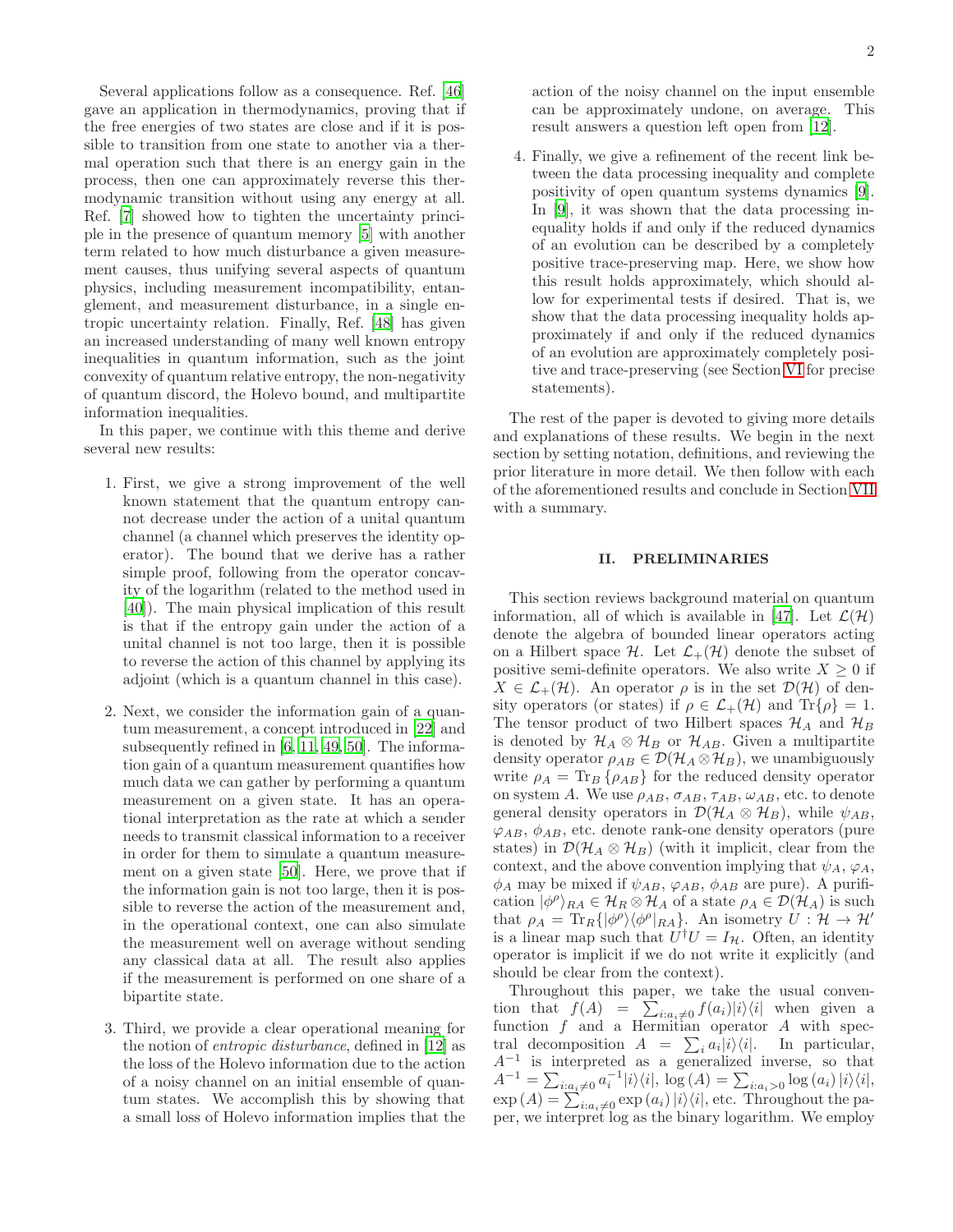the shorthand  $\text{supp}(A)$  and  $\text{ker}(A)$  to refer to the support and kernel of an operator A, respectively.

A linear map  $\mathcal{N}_{A\rightarrow B}$  :  $\mathcal{L}(\mathcal{H}_A) \rightarrow \mathcal{L}(\mathcal{H}_B)$  is positive if  $\mathcal{N}_{A\rightarrow B}(\sigma_A) \in \mathcal{L}(\mathcal{H}_B)_+$  whenever  $\sigma_A \in \mathcal{L}(\mathcal{H}_A)_+$ . Let  $\mathrm{id}_A$  denote the identity map acting on a system A. A linear map  $\mathcal{N}_{A\rightarrow B}$  is completely positive if the map  $id_R \otimes \mathcal{N}_{A\rightarrow B}$  is positive for a reference system R of arbitrary size. A linear map  $\mathcal{N}_{A\rightarrow B}$  is trace-preserving if  $\text{Tr} \left\{ \mathcal{N}_{A\rightarrow B} \left( \tau_A \right) \right\} = \text{Tr} \left\{ \tau_A \right\}$  for all input operators  $\tau_A \in$  $\mathcal{L}(\mathcal{H}_A)$ . It is trace non-increasing if Tr  $\{\mathcal{N}_{A\rightarrow B}(\tau_A)\}\leq$  $\text{Tr}\{\tau_A\}$  for all  $\tau_A \in \mathcal{L}_+(\mathcal{H}_A)$ . A quantum channel is a linear map which is completely positive and tracepreserving (CPTP). A positive operator-valued measure (POVM) is a set  $\{\Lambda^m\}$  of positive semi-definite operators such that  $\sum_{m} \Lambda^m = I$ . For  $X, Y \in \mathcal{L}(\mathcal{H})$ , let  $\langle X, Y \rangle \equiv \text{Tr}\{X^{\dagger}Y\}$  denote the Hilbert–Schmidt inner product. The adjoint  $(M_{A\rightarrow B})^{\dagger}$  of a linear map  $M_{A\rightarrow B}$ is the unique linear map satisfying

$$
\langle Y_B, \mathcal{M}_{A \to B}(X_A) \rangle = \langle (\mathcal{M}_{A \to B})^{\dagger} (Y_B), X_A \rangle, \quad (4)
$$

for all  $X_A \in \mathcal{L}(\mathcal{H}_A)$  and  $Y_B \in \mathcal{L}(\mathcal{H}_B)$ . A linear map  $\mathcal{M}_{A\rightarrow B}$  is unital if it preserves the identity, i.e.,  $\mathcal{M}_{A\rightarrow B}(I_A) = I_B$ . It then follows that a linear map is unital if and only if its adjoint is trace preserving. A linear map  $\mathcal{M}_{A\to B}$  is subunital if  $\mathcal{M}_{A\to B}(I_A) \leq I_B$ , and this is equivalent to the adjoint of  $\mathcal{M}_{A\rightarrow B}$  being trace non-increasing. A quantum channel  $\mathcal{U}: \mathcal{L}(\mathcal{H}_A) \to$  $\mathcal{L}(\mathcal{H}_B)$  is an isometric channel if it has the action  $\mathcal{U}(X_A) = U X_A U^{\dagger}$ , where  $X_A \in \mathcal{L}(\mathcal{H}_A)$  and  $U : \mathcal{H}_A \to$  $\mathcal{H}_B$  is an isometry.

A quantum instrument is a quantum channel that accepts a quantum system as input and outputs two systems: a classical one and a quantum one. More formally, a quantum instrument is a collection  $\{N^x\}$  of completely positive trace non-increasing maps, such that the sum map  $\sum_{x} \mathcal{N}^x$  is a quantum channel. We can write the action of a quantum instrument on an input operator P as the following quantum channel:

<span id="page-4-4"></span>
$$
P \to \sum_{x} \mathcal{N}^{x}(P) \otimes |x\rangle\langle x|, \tag{5}
$$

where  $\{|x\rangle\}$  is an orthonormal basis labeling the classical output of the instrument.

The trace distance between two quantum states  $\rho, \sigma \in$  $\mathcal{D}(\mathcal{H})$  is equal to  $\|\rho - \sigma\|_1$ . It has a direct operational interpretation in terms of the distinguishability of these states. That is, if  $\rho$  or  $\sigma$  are prepared with equal probability and the task is to distinguish them via some quantum measurement, then the optimal success probability in doing so is equal to  $(1 + ||\rho - \sigma||_1 / 2) / 2$ . The fidelity is defined as  $F(\rho, \sigma) \equiv \left\| \sqrt{\rho} \sqrt{\sigma} \right\|$ 2  $\frac{2}{1}$  [\[42\]](#page-13-7), and more generally we can use the same formula to define  $F(P, Q)$  if  $P, Q \in \mathcal{L}_+(\mathcal{H})$ . Uhlmann's theorem states that [\[42\]](#page-13-7)

<span id="page-4-6"></span>
$$
F(\rho_A, \sigma_A) = \max_{U} |\langle \phi^{\sigma} |_{RA} U_R \otimes I_A | \phi^{\rho} \rangle_{RA}|^2, \quad (6)
$$

where  $|\phi^{\rho}\rangle_{RA}$  and  $|\phi^{\sigma}\rangle_{RA}$  are purifications of  $\rho_A$  and  $\sigma_A$ , respectively, and the optimization is with respect to all isometries  $U_R$ . The same statement holds more generally for  $P, Q \in \mathcal{L}_+(\mathcal{H})$ . We will also use the notation  $\sqrt{F}(\rho, \sigma) \equiv \left\| \sqrt{\rho} \sqrt{\sigma} \right\|_1$  to denote the "root fidelity" when convenient. The direct-sum property of the fidelity is that

<span id="page-4-7"></span>
$$
\sqrt{F}(\omega_{XS}, \tau_{XS}) = \sum_{x} \sqrt{p_X(x)q_X(x)} \sqrt{F}(\omega_S^x, \tau_S^x), \quad (7)
$$

for classical–quantum states

$$
\omega_{XS} \equiv \sum_{x} p_X(x) |x\rangle\langle x|_X \otimes \omega_S^x, \tag{8}
$$

$$
\tau_{XS} \equiv \sum_{x} q_X(x) |x\rangle\langle x|_X \otimes \tau_S^x. \tag{9}
$$

The quantum relative entropy  $D(P||Q)$  between  $P, Q \in$  $\mathcal{L}_+(\mathcal{H})$ , with  $P \neq 0$ , is defined as [\[44\]](#page-13-5)

$$
D(P||Q) = \text{Tr}\{P\left[\log P - \log Q\right]\}\tag{10}
$$

if  $\text{supp}(P) \subseteq \text{supp}(Q)$  and as  $+\infty$  otherwise. The relative entropy  $D(P||Q)$  is non-negative if  $\text{Tr}{P} \geq \text{Tr}{Q}$ , a result known as Klein's inequality [\[31\]](#page-13-14). Thus, for density operators  $\rho$  and  $\sigma$ , the relative entropy is non-negative, and furthermore, it is equal to zero if and only if  $\rho =$ σ. The quantum relative entropy obeys the following property:

<span id="page-4-2"></span>
$$
D(P||Q) \ge D(P||Q'),\tag{11}
$$

for  $P, Q, Q' \in \mathcal{L}_+(\mathcal{H})$  such that  $Q \leq Q'$ . The following relationship between fidelity and quantum relative entropy is well known (see, e.g., [\[34\]](#page-13-15)):

<span id="page-4-3"></span>
$$
D(P||Q) \ge -\log F(P,Q). \tag{12}
$$

The quantum entropy  $H(\rho)$  of a density operator  $\rho$  is  $H(\rho) = -\text{Tr}\{\rho \log \rho\}$ . We often write this as  $H(A)_{\rho}$  if  $\rho_A$  is the density operator for system A. The conditional entropy of a bipartite density operator  $\rho_{AB}$  is equal to  $H(A|B)_{\rho} \equiv H(AB)_{\rho} - H(B)_{\rho}$ . The mutual information is equal to  $I(A;B)_{\rho} = H(A)_{\rho} - H(A|B)_{\rho}$ . The conditional mutual information of a tripartite state  $\rho_{ABC}$  is equal to  $I(A;B|C)_{\rho} = H(B|C)_{\rho} - H(B|AC)_{\rho}$ . The following identities are well known (see, e.g., [\[47](#page-13-1)]):

<span id="page-4-5"></span><span id="page-4-1"></span>
$$
H(A)_{\rho} = -D(\rho_A || I_A),\tag{13}
$$

$$
H(A|B)_{\rho} = -D(\rho_{AB}||I_A \otimes \rho_B), \tag{14}
$$

$$
I(A;B)_{\rho} = D(\rho_{AB} || \rho_A \otimes \rho_B). \tag{15}
$$

The following "recoverability theorem" is an enhancement of the monotonicity of quantum relative entropy (mentioned in [\(3\)](#page-2-3)) and was proved recently in [\[30\]](#page-13-8), by an extension of the methods from [\[48](#page-13-6)]:

<span id="page-4-0"></span>
$$
D(\rho||\sigma) \ge D(\mathcal{N}(\rho)||\mathcal{N}(\sigma)) - \log F(\rho, (\mathcal{R} \circ \mathcal{N})(\rho)), \tag{16}
$$

where  $\rho \in \mathcal{D}(\mathcal{H}), \sigma \in \mathcal{L}_+(\mathcal{H}), \mathcal{N}: \mathcal{L}(\mathcal{H}) \to \mathcal{L}(\mathcal{H}')$  is a quantum channel, and  $\mathcal R$  is a recovery quantum channel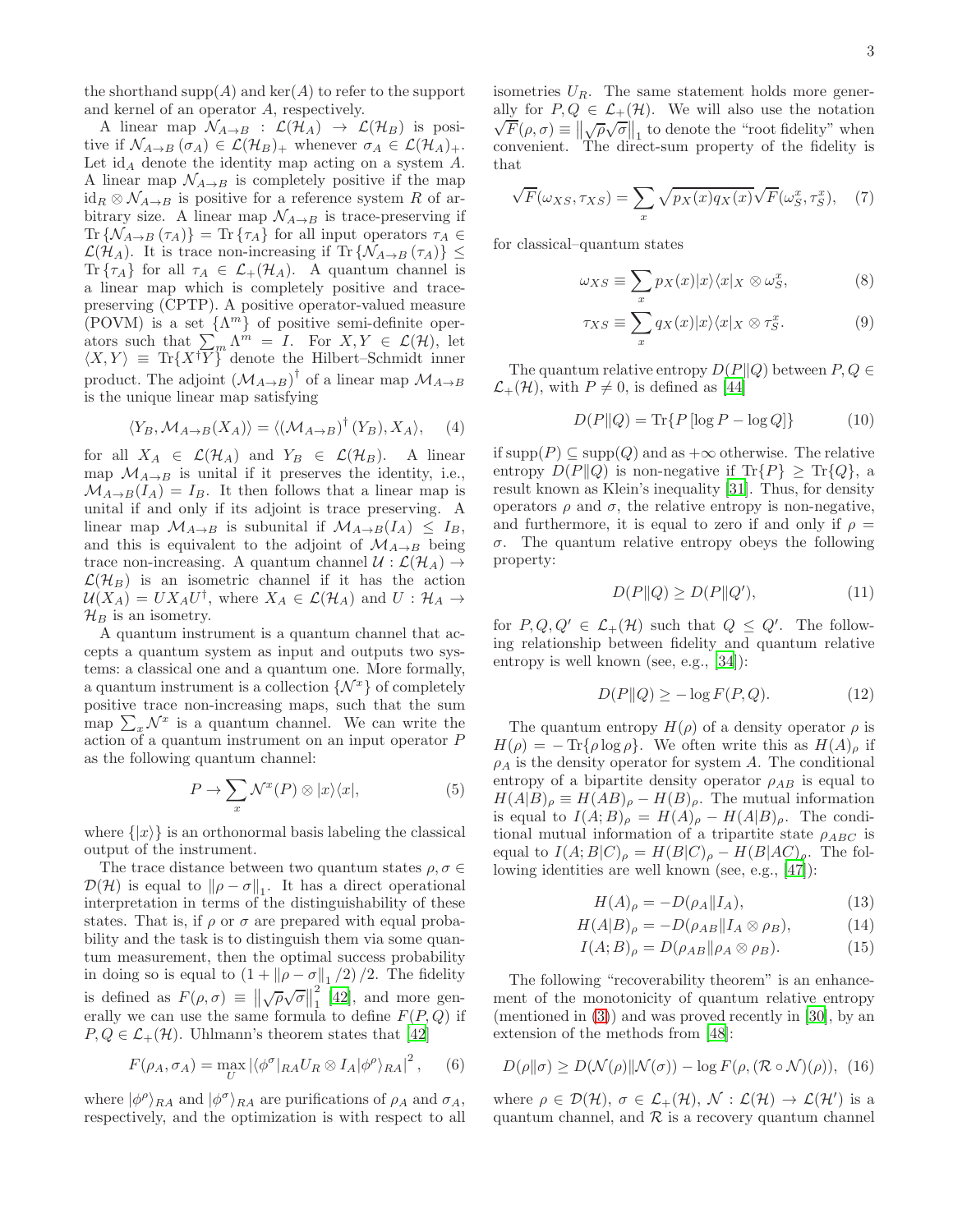of the following form:

$$
\mathcal{R}(Q) \equiv \text{Tr}\{(I - \Pi_{\mathcal{N}(\sigma)})Q\}\tau + \int_{-\infty}^{\infty} dt \ p(t) \ \mathcal{R}^{t/2}_{\sigma,\mathcal{N}}(Q), \quad (17)
$$

where  $\Pi_{\mathcal{N}(\sigma)}$  is the projection onto the support of  $\mathcal{N}(\sigma)$ ,

<span id="page-5-7"></span>
$$
\tau \in \mathcal{D}(\mathcal{H}), \qquad p(t) \equiv \frac{\pi}{2} \left[ \cosh(t) + 1 \right]^{-1} \tag{18}
$$

is a probability distribution on  $t \in \mathcal{R}$ ,

$$
\mathcal{U}_{\omega,t}(X) \equiv \omega^{it} X \omega^{-it} \tag{19}
$$

for  $\omega$  positive semi-definite,

$$
\mathcal{P}_{\sigma,\mathcal{N}}(Q) \equiv \sigma^{1/2}\mathcal{N}^{\dagger}\left(\mathcal{N}(\sigma)^{-1/2}Q\mathcal{N}(\sigma)^{-1/2}\right)\sigma^{1/2} \quad (20)
$$

is a completely positive, trace non-increasing map known as the Petz recovery map [\[36](#page-13-16), [37](#page-13-17)], and  $\mathcal{R}^t_{\sigma,\mathcal{N}}$  is a rotated or "swiveled" Petz recovery map, defined as

$$
\mathcal{R}_{\sigma,\mathcal{N}}^t \equiv \mathcal{U}_{\sigma,-t} \circ \mathcal{P}_{\sigma,\mathcal{N}} \circ \mathcal{U}_{\mathcal{N}(\sigma),t}.
$$
 (21)

In fact, the following stronger statement holds [\[30](#page-13-8)]

$$
D(\rho||\sigma) \ge D(\mathcal{N}(\rho)||\mathcal{N}(\sigma))
$$
  
- 
$$
\int_{-\infty}^{\infty} dt \ p(t) \log F(\rho, (\mathcal{R}_{\sigma,\mathcal{N}}^{t/2} \circ \mathcal{N})(\rho)), \quad (22)
$$

which will be useful for our purposes here. The inequality in [\(16\)](#page-4-0) implies the following one:

<span id="page-5-6"></span>
$$
I(A;B|C)_{\rho} \ge -\log F(\rho_{ABC}, \mathcal{R}_{C \to AC}(\rho_{BC})),\tag{23}
$$

where  $\mathcal{R}_{C\to AC}$  is defined from [\(17\)](#page-5-0), by taking  $\sigma = \rho_{AC}$ and  $\mathcal{N} = \text{Tr}_A$ . This follows from the definition we gave for  $I(A;B|C)_{\alpha}$ , the equality in [\(14\)](#page-4-1), and the inequality in [\(16\)](#page-4-0). Similarly, the following holds as well:

<span id="page-5-5"></span>
$$
I(A;B|C)_{\rho} \ge -\int_{-\infty}^{\infty} dt \, p(t) \log F(\rho_{ABC}, \mathcal{R}^{t/2}_{\rho_{AC},\text{Tr}_{A}}(\rho_{BC})),
$$
\n(24)

by taking  $\sigma = \rho_{AC}$  and  $\mathcal{N} = \text{Tr}_A$ . Explicitly, the action of the recovery map  $\mathcal{R}_{\rho_{AC}}^{t/2}$  $\frac{\mu}{\rho_{AC}}$ , Tr<sub>A</sub> on an operator  $\omega_C$  is given as follows:

$$
\mathcal{R}_{\rho_{AC},\text{Tr}_{A}}^{t/2}(\omega_{C}) = \rho_{AC}^{\frac{1-it}{2}} \left[ I_{A} \otimes \rho_{C}^{-\frac{1-it}{2}} \omega_{C} \rho_{C}^{-\frac{1+it}{2}} \right] \rho_{AC}^{\frac{1+it}{2}}.
$$
\n(25)

#### III. ENTROPY GAIN

It is well known that the quantum entropy cannot decrease under the action of a subunital, positive, and trace-preserving map [\[1,](#page-12-10) [2\]](#page-12-11):

<span id="page-5-1"></span>
$$
H(\mathcal{N}(\rho)) \ge H(\rho),\tag{26}
$$

<span id="page-5-0"></span>where  $\rho \in \mathcal{D}(\mathcal{H})$  and  $\mathcal{N} : \mathcal{L}(\mathcal{H}) \to \mathcal{L}(\mathcal{H}')$  is a subunital, positive, and trace-preserving map. This entropy inequality follows as a simple consequence of the monotonicity of quantum relative entropy (now shown to hold for positive, trace-preserving maps [\[33\]](#page-13-18)). That is, [\(26\)](#page-5-1) follows by picking  $\sigma = I$  in [\(2\)](#page-2-4) and applying [\(11\)](#page-4-2) and that  $N$  is subunital, whereby

$$
-H(\rho) = D(\rho||I) \tag{27}
$$

$$
\geq D(\mathcal{N}(\rho) \| \mathcal{N}(I)) \tag{28}
$$

$$
\geq D(\mathcal{N}(\rho) \| I) \tag{29}
$$

$$
=-H(\mathcal{N}(\rho)).\tag{30}
$$

This entropy inequality has a number of applications in quantum information and other contexts.

<span id="page-5-2"></span>The following theorem leads to an enhancement of [\(26\)](#page-5-1):

**Theorem 1** Let  $\rho \in \mathcal{D}(\mathcal{H})$  and let  $\mathcal{N} : \mathcal{L}(\mathcal{H}) \to \mathcal{L}(\mathcal{H}')$ be a positive and trace-preserving map. Then

$$
H(\mathcal{N}(\rho)) - H(\rho) \ge D(\rho \| (\mathcal{N}^{\dagger} \circ \mathcal{N})(\rho)). \tag{31}
$$

Proof. This follows because

$$
H(\mathcal{N}(\rho)) - H(\rho)
$$
  
= Tr{ $\rho \log \rho$ } - Tr{ $\mathcal{N}(\rho) \log \mathcal{N}(\rho)$ } (32)

$$
= \text{Tr}\{\rho \log \rho\} - \text{Tr}\{\rho \mathcal{N}^{\dagger}(\log \mathcal{N}(\rho))\}\tag{33}
$$

$$
\geq \text{Tr}\{\rho \log \rho\} - \text{Tr}\{\rho \log(\mathcal{N}^{\dagger} \circ \mathcal{N})(\rho)\} \tag{34}
$$

$$
=D(\rho\|(\mathcal{N}^{\dagger}\circ\mathcal{N})(\rho)).\tag{35}
$$

<span id="page-5-4"></span>The second equality is from the definition of the adjoint. The inequality follows from operator concavity of the logarithm and the operator Jensen inequality for positive unital maps [\[16\]](#page-12-12) (see also [\[40,](#page-13-9) Lemma 3.10]).  $\blacksquare$ 

If  $N$  is additionally subunital [\[53\]](#page-13-19), then Theorem [1](#page-5-2) implies that  $\mathcal{N}^{\dagger}$  is trace non-increasing, which in turn implies that  $D(\rho || (\mathcal{N}^{\dagger} \circ \mathcal{N})(\rho)) \geq 0$  by Klein's inequality. Thus, in this case, we obtain a significant strengthening of the well known fact that the entropy increases under the action of a subunital, positive, trace-preserving map.

The resulting entropy inequality also leads to an interpretation in terms of recoverability, in the sense discussed in [\[48\]](#page-13-6). That is, we can take the recovery map to be

$$
\mathcal{R}(Y) \equiv \mathcal{N}^{\dagger}(Y) + \text{Tr}\{(\text{id} - \mathcal{N}^{\dagger})(Y)\}\tau,
$$
 (36)

where  $\tau$  is any state in  $\mathcal{D}(\mathcal{H})$ , and we get that, for all  $\rho$ ,

<span id="page-5-3"></span>
$$
H(\mathcal{N}(\rho)) - H(\rho) \ge D(\rho \| (\mathcal{R} \circ \mathcal{N})(\rho)) \tag{37}
$$

by applying [\(11\)](#page-4-2), because  $(\mathcal{R} \circ \mathcal{N})(\rho) \geq (\mathcal{N}^{\dagger} \circ \mathcal{N})(\rho)$ . Note that  $\mathcal R$  is a positive map if  $\mathcal N$  is. We also note that if N is subunital the quantity  $D(\rho \| (R \circ \mathcal{N})(\rho))$  can be viewed as a measure of how much  $\mathcal N$  deviates from being an isometry, being equal to zero if  $\mathcal N$  is an isometric channel and non-zero otherwise (here we could also maximize the quantity with respect to input states  $\rho$  and output states  $\tau$ ).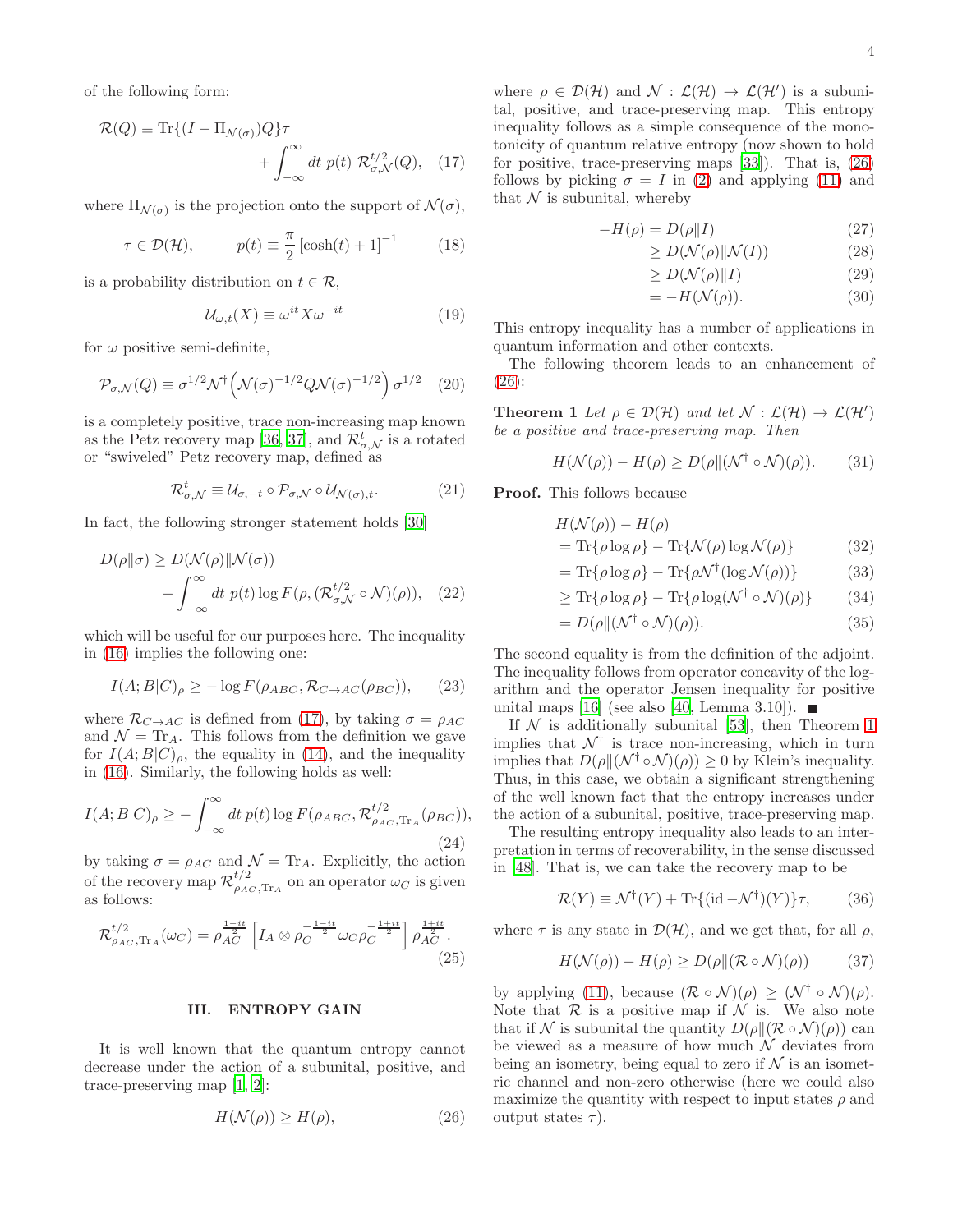Thus, what we find is an improvement over what we would get by applying [\(16\)](#page-4-0) or the main result of [\[40\]](#page-13-9). First, there is a mathematical advantage in the sense that  $N$  is not required to be a channel, but it suffices for it to be a positive map. This addresses an open question from [\[33\]](#page-13-18) for a very special case. Some might also consider this to be a physical advantage as well, given that in some situations the description of quantum dynamical evolutions is not given by a completely positive map (see, e.g., [\[9\]](#page-12-9) and references therein). Second, the remainder term in [\(37\)](#page-5-3) features the quantum relative entropy and thus is stronger than the  $-\log F$  bound in [\(16\)](#page-4-0) (cf. [\(12\)](#page-4-3)) and the "measured relative entropy" term from [\[40\]](#page-13-9). Finally, note that Theorem [1](#page-5-2) represents an improvement of some of the results from [\[15,](#page-12-13) [52\]](#page-13-20).

#### A. Application to bosonic channels

Theorem [1](#page-5-2) finds application for practical bosonic channels that have a long history in quantum information theory, in particular, the pure-loss and quantum-limited amplifier channels, and even all phase insensitive Gaussian channels [\[45](#page-13-21)]. A pure-loss channel is defined from the following input-output Heisenberg-picture relation:

$$
\hat{b} = \sqrt{\eta}\hat{a} + \sqrt{1 - \eta}\hat{e},\tag{38}
$$

where  $\hat{a}$ ,  $\hat{b}$ , and  $\hat{e}$  are the field-mode annihilation operators representing the sender's input, the receiver's output, and the environmental input of the channel. The parameter  $\eta \in [0, 1]$  represents the average fraction of photons that make it from the sender to receiver. For the pure-loss channel, the environment is prepared in the vacuum state. Let  $\mathcal{B}_\eta$  denote the CPTP map corresponding to this channel. A quantum-limited amplifier channel is defined from the following input-output Heisenbergpicture relation:

$$
\hat{b} = \sqrt{G}\hat{a} + \sqrt{G - 1}\hat{e}^{\dagger},\tag{39}
$$

where  $\hat{a}$ ,  $\hat{b}$ , and  $\hat{e}$  have the same physical meaning as given for the pure-loss channel. The parameter  $G \in [1, \infty)$  represents the gain or amplification factor of the channel. For the quantum-limited amplifier channel, the environment is prepared in the vacuum state. Let  $\mathcal{A}_G$  denote the CPTP map corresponding to this channel.

One of the critical insights of [\[28](#page-13-22)] is that these channels are "almost unital," in the sense that

$$
\mathcal{B}_{\eta}(I) = \eta^{-1}I, \qquad \mathcal{A}_G(I) = G^{-1}I, \qquad (40)
$$

and that their adjoints are strongly related, in the sense that

$$
\mathcal{B}_{\eta}^{\dagger} = \eta^{-1} \mathcal{A}_{1/\eta},\tag{41}
$$

$$
\mathcal{A}_G^\dagger = G^{-1} \mathcal{B}_{1/G}.\tag{42}
$$

Observe that the pure-loss channel is superunital and the amplifier channel is subunital. These facts allow us to apply Theorem [1](#page-5-2) and the fact that  $D(\rho||c\sigma) = D(\rho||\sigma) \log c$  for  $c > 0$  to find that

$$
H(\mathcal{B}_{\eta}(\rho)) - H(\rho) \ge D(\rho \| (\mathcal{A}_{\frac{1}{\eta}} \circ \mathcal{B}_{\eta})(\rho)) + \log \eta, \quad (43)
$$

$$
H(\mathcal{A}_G(\rho)) - H(\rho) \ge D(\rho \| (\mathcal{B}_{\frac{1}{G}} \circ \mathcal{A}_G)(\rho)) + \log G. (44)
$$

These bounds demonstrate that a quantum-limited amplifier suffices as a reversal channel for a pure-loss channel and vice versa. Note that the above reversal is only good for weak losses and weak amplifiers (i.e., if  $\eta \approx 1$  or  $G \approx 1$ ). We can also conclude that

$$
H((\mathcal{A}_G \circ \mathcal{B}_{\eta})(\rho)) - H(\rho) \ge
$$
  
 
$$
D(\rho \| (\mathcal{A}_{1/\eta} \circ \mathcal{B}_{1/G} \circ \mathcal{A}_G \circ \mathcal{B}_{\eta})(\rho)) + \log [\eta G], \quad (45)
$$

because

$$
(\mathcal{A}_G \circ \mathcal{B}_\eta)^\dagger = [\eta G]^{-1} \mathcal{A}_{1/\eta} \circ \mathcal{B}_{1/G}.
$$
 (46)

The above bound applies to any phase insensitive quantum Gaussian channel, given that any such channel can be written as a serial concatenation of a pure-loss channel and a quantum-limited amplifier channel [\[14](#page-12-14), [21](#page-13-23)].

#### B. Optimized entropy gain

In [\[3\]](#page-12-15), the minimal entropy gain of a quantum channel was defined as

$$
G(\mathcal{N}) \equiv \inf_{\rho} \left[ H(\mathcal{N}(\rho)) - H(\rho) \right],\tag{47}
$$

and the following bounds were established for a channel with the same input and output Hilbert space  $\mathcal{H}$ :

$$
-\log\dim(\mathcal{H}) \le G(\mathcal{N}) \le 0. \tag{48}
$$

(See also [\[25](#page-13-24)[–27\]](#page-13-25) for related work.) Applying Theorem [1](#page-5-2) gives the following alternate lower bound for the entropy gain of a quantum channel:

$$
G(\mathcal{N}) \ge \inf_{\rho} D(\rho \| (\mathcal{N}^{\dagger} \circ \mathcal{N})(\rho)). \tag{49}
$$

#### C. Entropy gain in the presence of quantum side information

A generalization of the entropy inequality in [\(37\)](#page-5-3) holds for the case of the conditional quantum entropy, found by applying the same method:

**Corollary 2** Let  $\rho_{AB} \in \mathcal{D}(\mathcal{H}_A \otimes \mathcal{H}_B)$  and  $\mathcal{N}_{A\rightarrow A'} \otimes id_B$ :  $\mathcal{L}(\mathcal{H}_{AB}) \rightarrow \mathcal{L}(\mathcal{H}_{A'B})$  be a positive and trace-preserving map. Then

<span id="page-6-0"></span>
$$
H(A'|B)_{\sigma} - H(A|B)_{\rho}
$$
  
\n
$$
\geq D(\rho_{AB}||((\mathcal{N}_{A \to A'})^{\dagger} \circ \mathcal{N}_{A \to A'})(\rho_{AB})), \quad (50)
$$

where  $\sigma_{A'B} \equiv (\mathcal{N}_{A\rightarrow A'} \otimes id_B)(\rho_{AB}).$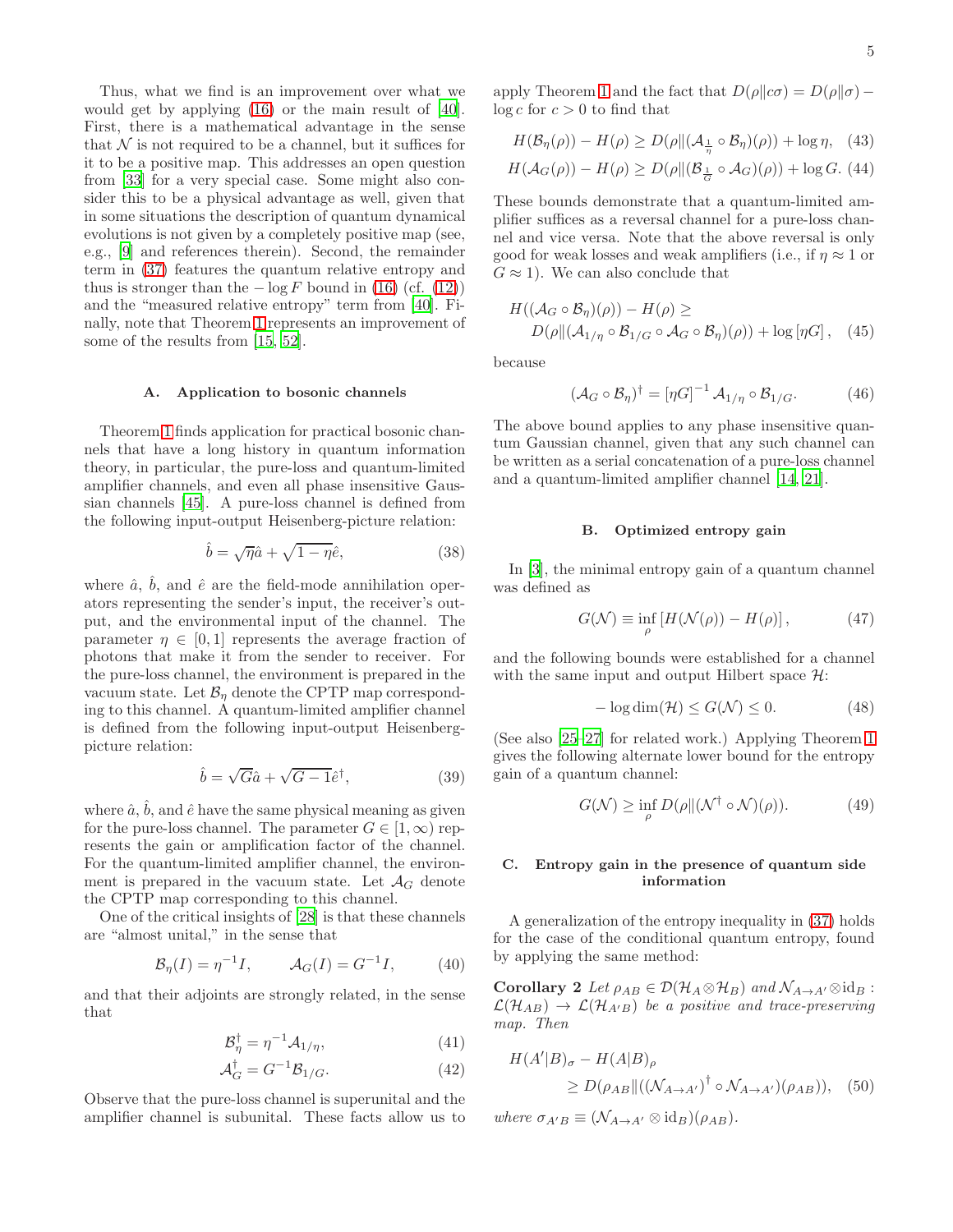Proof. This follows by applying Theorem [1](#page-5-2) and definitions. From Theorem [1,](#page-5-2) we can conclude that

$$
H(A'B)_{\sigma} - H(AB)_{\rho}
$$
  
\n
$$
\geq D(\rho_{AB} || ((\mathcal{N}_{A \to A'})^{\dagger} \circ \mathcal{N}_{A \to A'})(\rho_{AB})).
$$
 (51)

Consider also that

$$
H(A'B)_{\sigma} - H(AB)_{\rho}
$$
  
=  $H(A'B)_{\sigma} - H(B)_{\sigma} - [H(AB)_{\rho} - H(B)_{\rho}]$  (52)

$$
=H(A'|B)_{\sigma}-H(A|B)_{\rho},\tag{53}
$$

where we have used that  $H(B)_{\rho} = H(B)_{\sigma}$ . Combining these gives  $(50)$ .

Remark 3 In the above corollary, note that we need not necessarily take the map  $\mathcal{N}_{A\rightarrow A'}$  to be completely positive—we merely require that  $\mathcal{N}_{A\rightarrow A'} \otimes id_B$  be a positive map. For example, if system B is a qubit, then we only require  $\mathcal{N}_{A\to A'}$  to be two-positive in order for the corollary to apply.

#### IV. INFORMATION GAIN

Groenewold originally defined the information gain of a quantum instrument  $\{N^x\}$ , when performed on a quantum state  $\rho_A$ , as follows [\[22\]](#page-13-11):

<span id="page-7-0"></span>
$$
I_G(\{\mathcal{N}^x\}, \rho_A) \equiv H(\rho_A) - \sum_x p_X(x) H(\rho_{A'}^x), \qquad (54)
$$

where

<span id="page-7-1"></span>
$$
\rho_{A'}^x \equiv \frac{\mathcal{N}_{A \to A'}^x(\rho_A)}{p_X(x)}, \qquad p_X(x) \equiv \text{Tr}\{\mathcal{N}_{A \to A'}^x(\rho_A)\}.
$$
 (55)

This definition was based on the physical intuition that information gain should be identified with the entropy reduction of the measurement. However, it was later realized that the entropy reduction can be negative, and that this happens if and only if the instrument is not an efficient measurement (an efficient measurement is such that each  $\mathcal{N}^x$  consists of a single Kraus operator [\[20,](#page-12-16) [35\]](#page-13-26)).

Apparently without realizing the connection to Groenewold's information gain of a measurement, Winter considered the operational, information-theoretic task [\[50](#page-13-13)] of determining the rate at which classical information would need to be communicated from a sender to a receiver in order to simulate the action of the measurement on a given state (if shared randomness is allowed for free between sender and receiver). He called this task "measurement compression," given that the goal is to send the classical output of the measurement at the smallest rate possible, in such a way that a third party would not be able to distinguish the output of the protocol performed on many copies of  $\phi_{RA}^{\rho}$  from the same number of copies of the following state:

$$
\sigma_{RX} \equiv \sum_{x} \text{Tr}_{A'} \{ (\text{id}_R \otimes \mathcal{N}^x_{A \to A'}) (\phi_{RA}^\rho) \} \otimes |x\rangle \langle x|_X, \tag{56}
$$

where  $\phi_{RA}^{\rho}$  is a purification of  $\rho$  and  $\{|x\rangle\}$  is an orthonormal basis for the classical output  $X$  of the measurement. He found that the optimal rate of measurement compression is equal to the mutual information of the measurement  $I(R;X)_{\sigma}$ .

After Winter's development, Ref. [\[11](#page-12-7)] suggested that the information gain of the measurement should be defined as its mutual information. The advantage of such an approach is that the mutual information  $I(R; X)_{\sigma}$  is non-negative and has a clear operational interpretation. Furthermore, it is equal to the entropy reduction in [\(54\)](#page-7-0) for efficient measurements [\[11\]](#page-12-7) and thus connects with Groenewold's original intuition.

Winter's result was later extended in two different directions. First, Ref. [\[49\]](#page-13-12) allowed for a correlated initial state  $\rho_{AB}$ , shared between the sender and receiver before communication begins. In this case, the optimal rate at which the sender needs to transmit classical information in order to simulate the measurement is equal to the conditional mutual information  $I(R; X|B)_{\omega}$ , where the conditional mutual information is with respect to the following state:

$$
\omega_{RBX} \equiv \sum_{x} \text{Tr}_{A'} \{ (\text{id}_{R} \otimes \mathcal{N}_{A \to A'}^{x}) (\phi_{RAB}^{\rho}) \} \otimes |x\rangle \langle x|_{X},
$$
\n(57)

and  $\phi_{RAB}^{\rho}$  is a purification of  $\rho_{AB}$ . We can thus call  $I(R; X|B)_{\omega}$  the information gain in the presence of quantum side information (IG-QSI), and the informationprocessing task is known as measurement compression with quantum side information [\[49](#page-13-12)]. In general, the IG-QSI is smaller than  $I(RB; X)_{\omega}$ , which is the rate at which classical communication would need to be transmitted if the receiver does not make use of the B system. The other extension of Winter's result was to determine the rate required to simulate the instrument on an arbitrary input state, and the optimal rate was proved to be equal to the optimized information gain

$$
\max_{\rho} I(R;X)_{\sigma},\tag{58}
$$

where the optimization is with respect to all input states  $\rho_A$  leading to a purification  $\phi_{RA}^{\rho}$  [\[6\]](#page-12-6).

#### A. General bounds on the information gain

Let us consider now the channel  $\mathcal N$  associated to a quantum instrument  $\{N^x\}$ , as defined in [\(5\)](#page-4-4). By defining the state  $\sigma_{A'X}$  as

$$
\sigma_{A'X} \equiv \mathcal{N}_{A \to A'X}(\rho_A) \tag{59}
$$

$$
=\sum_{x} \mathcal{N}_{A\to A'}^{x}(\rho_A) \otimes |x\rangle\langle x|_{X} \tag{60}
$$

$$
\equiv \sum_{x} p_X(x) \rho_{A'}^x \otimes |x\rangle \langle x|_X, \tag{61}
$$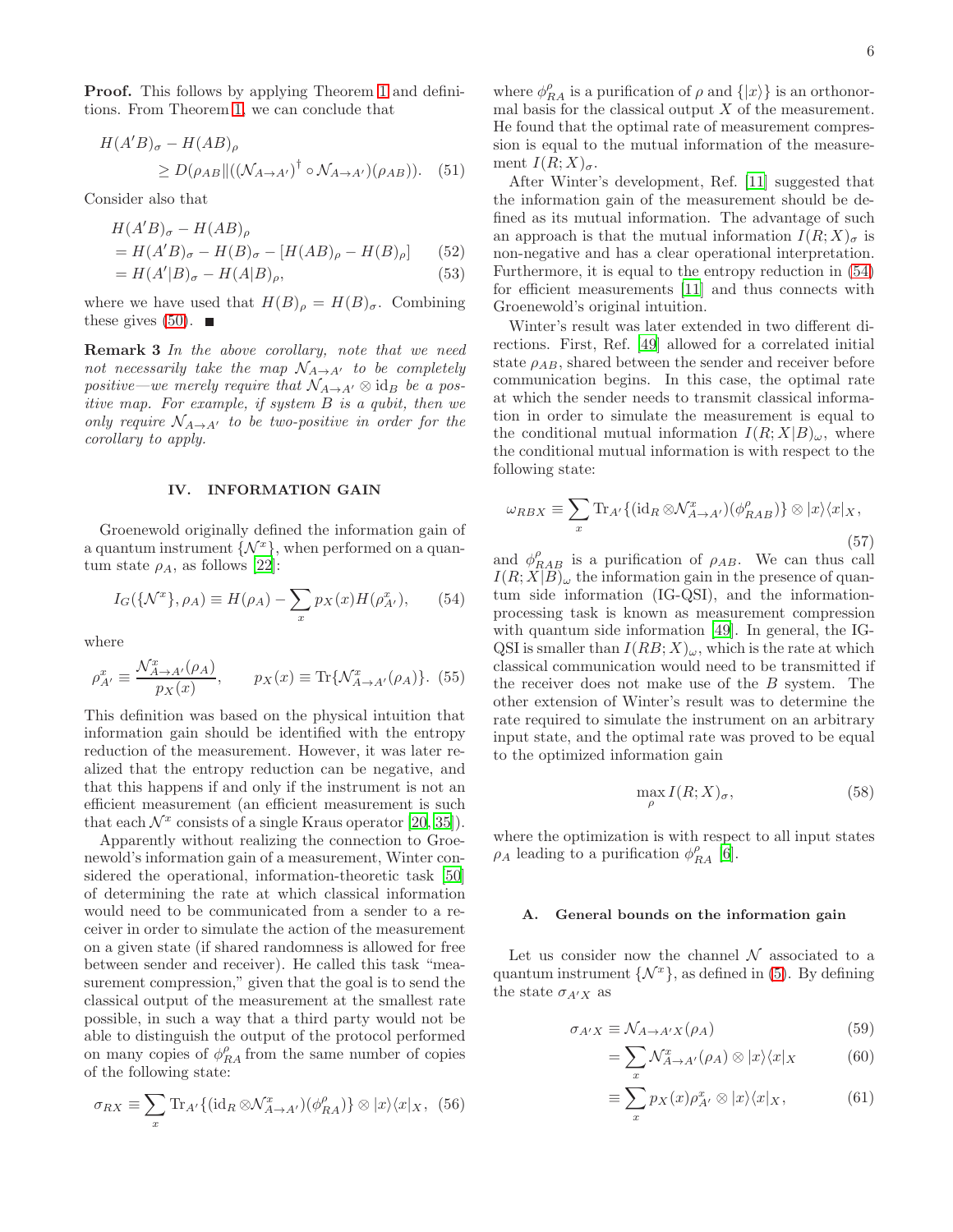Theorem [1](#page-5-2) in this case gives

$$
H(A'X)_{\sigma} - H(A)_{\rho}
$$
  
=  $H(X)_{\sigma} + \sum_{x} p_X(x)H(\rho_{A'}^x) - H(\rho_A)$  (62)

$$
=H(X)_{\sigma}-I_G(\{\mathcal{N}^x\},\rho_A)
$$
\n(63)

$$
\geq D(\rho_A \|\left(\mathcal{N}^\dagger \circ \mathcal{N}\right)(\rho_A)),\tag{64}
$$

namely,

$$
I_G(\{\mathcal{N}^x\}, \rho_A) \le H(X)_{\sigma} - D(\rho_A \| (\mathcal{N}^\dagger \circ \mathcal{N})(\rho_A)). \tag{65}
$$

The above upper bound on Groenewold's information gain is valid for any quantum instrument  $\{N^x\}$  and any state  $\rho$ .

A much tighter bound can be given if the instrument is efficient. In this case, it is easy to prove that the channel  $N$  defined in [\(5\)](#page-4-4) is always subunital. This a consequence of the fact that, if  $\mathcal{N}^x_{A\to A'}(C_A)$  =  $V_{A\rightarrow A'}^x \sqrt{\Lambda_A^x} C_A \sqrt{\Lambda_A^x} (V_{A\rightarrow A'}^x)^\dagger$ , where  $\Lambda_A^x$  are POVM elements and  $V_{A\rightarrow A'}^x$  are isometries, then  $\mathcal{N}_{A\rightarrow A'}^X(\mathbb{1}_A)$  =  $V_{A\rightarrow A'}^x \Lambda_A^x (V_{A\rightarrow A'}^x)^\dagger \leq \mathbb{1}_{A'},$  for all x. Moreover, for efficient measurements Groenewold's information gain and the mutual information of the measurement  $I(R;X)_{\sigma}$  are equal [\[11\]](#page-12-7).

Thus, for efficient quantum instruments, Theorem [1](#page-5-2) leads to the following bound:

$$
H(X)_{\sigma} - I(R;X)_{\sigma} = H(X|R)_{\sigma}
$$
\n(66)

$$
\geq D(\rho_A \| (\mathcal{R} \circ \mathcal{N})(\rho_A)). \tag{67}
$$

where  $\mathcal R$  is a recovery channel independent of  $\rho$ . In other words, whenever the reference  $R$  and the classical outcome X are almost perfectly correlated, i.e.,  $H(X|R)_{\sigma} \approx 0$ , then the action of the instrument on the input state  $\rho$  can be almost perfectly corrected on average, i.e.,  $D(\rho_A || (\mathcal{R} \circ \mathcal{N})(\rho_A)) \approx 0$ .

We notice here that the quantity in [\(66\)](#page-8-0) has been given an interesting thermodynamical interpretation in Ref. [\[29\]](#page-13-27), so that the above bound can be seen as a strengthening of the second law for efficient quantum measurements.

The above bound also provides a way to quantify, in an information-theoretic way, "how close" a given POVM is to the ideal measurement of an observable: one just need to prepare a state  $\rho$  that commutes with that observable (for example, the maximally mixed state  $1/d$ ) and feed it through an efficient measurement of the given POVM. The entropy difference in [\(66\)](#page-8-0) is then a good indicator of such a "closeness," being null whenever the POVM corresponds to a sharp measurement along the diagonalizing basis. This method is somewhat similar to the approach introduced in Ref. [\[10](#page-12-17)].

#### B. Information gain without quantum side information

In what follows, we demonstrate how the refined entropy inequalities in [\(22\)](#page-5-4) and [\(24\)](#page-5-5) have implications for

the information gain of a quantum measurement, both without and with quantum side information. We begin with the simpler case of information gain without quantum side information, a scenario considered in [\[11\]](#page-12-7). The theorem below gives a lower bound on the information gain in terms of how well one can recover from the action of an efficient measurement. It can be viewed as a corollary of the more general statement given in Theorem [5](#page-9-0) in the next section.

<span id="page-8-4"></span>**Theorem 4** Let  $\rho \in \mathcal{D}(\mathcal{H}_A)$  and  $\{ \mathcal{N}^x \}$  be a quantum instrument, where each  $\mathcal{N}^x : \mathcal{L}(\mathcal{H}_A) \to \mathcal{L}(\mathcal{H}_{A'})$ . Then the following inequality holds

<span id="page-8-1"></span>
$$
I(R;X)_{\sigma} \ge -\log F(\sigma_{RX}, \sigma_R \otimes \sigma_X). \tag{68}
$$

If the quantum instrument is efficient, then the above inequality implies that

<span id="page-8-2"></span>
$$
I(R;X)_{\sigma} \ge -2\log\left[\sum_{x} p_X(x)\sqrt{F}(\mathcal{U}_{A'\to A}^x(\phi_{RA'}^{\rho_x}), \phi_{RA}^{\rho})\right],\tag{69}
$$

for some collection  $\{\mathcal{U}_{A'\to A}^x\}$ , where each  $\mathcal{U}_{A'\to A}^x$  is an isometric quantum channel,  $\phi_{RA}^{\rho_x}$  is a purification of  $\rho_{A'}^x$ defined in [\(55\)](#page-7-1), and  $p_X(x)$  is defined in (55).

<span id="page-8-0"></span>**Proof.** The inequality in [\(68\)](#page-8-1) is a simple consequence of [\(15\)](#page-4-5) and [\(12\)](#page-4-3). The inequality in [\(69\)](#page-8-2) follows because

$$
\sqrt{F}(\sigma_{RX}, \sigma_R \otimes \sigma_X) = \sum_x p_X(x) \sqrt{F}(\phi_R^{\rho_x}, \phi_R^{\rho}). \tag{70}
$$

Applying Uhlmann's theorem (see [\(6\)](#page-4-6)), we can conclude that there exist isometric channels  $\mathcal{U}_{A'\to A}^x$  such that  $F(\phi_R^{\rho_x}, \phi_R^{\rho}) = F(\mathcal{U}_{A' \to A}^x(\phi_{RA'}^{\rho_x}), \phi_{RA}^{\rho})$  for all x.

The implication of the inequality in [\(69\)](#page-8-2) is that if the information gain of the measurement is small, so that

<span id="page-8-3"></span>
$$
I(R;X)_{\sigma} \approx 0,\t\t(71)
$$

then it is possible to reverse the action of the measurement approximately, in such a way as to restore the postmeasurement state to the original state with a fidelity

$$
\sum_{x} p_X(x) \sqrt{F} (\mathcal{U}_{A' \to A}^x(\phi_{RA'}^{\rho_x}), \phi_{RA}^{\rho}) \approx 1. \tag{72}
$$

We can thus view this result as a one-sided informationdisturbance trade-off. Note that [\[11,](#page-12-7) Theorem 1] contains an observation related to this. The observation above is also related to the general one from [\[39\]](#page-13-28), but the result above is stronger: an inability to find correction isometries, which leads to a small fidelity, is a witness to having a large information gain  $I(R;X)_{\sigma}$ , due to the presence of the negative logarithm in [\(69\)](#page-8-2).

The inequality in [\(69\)](#page-8-2) also has an operational implication for Winter's measurement compression task. If the information gain is small, so that [\(71\)](#page-8-3) holds, then the sender and receiver can simulate the measurement with a high fidelity per copy of the source state, in such a way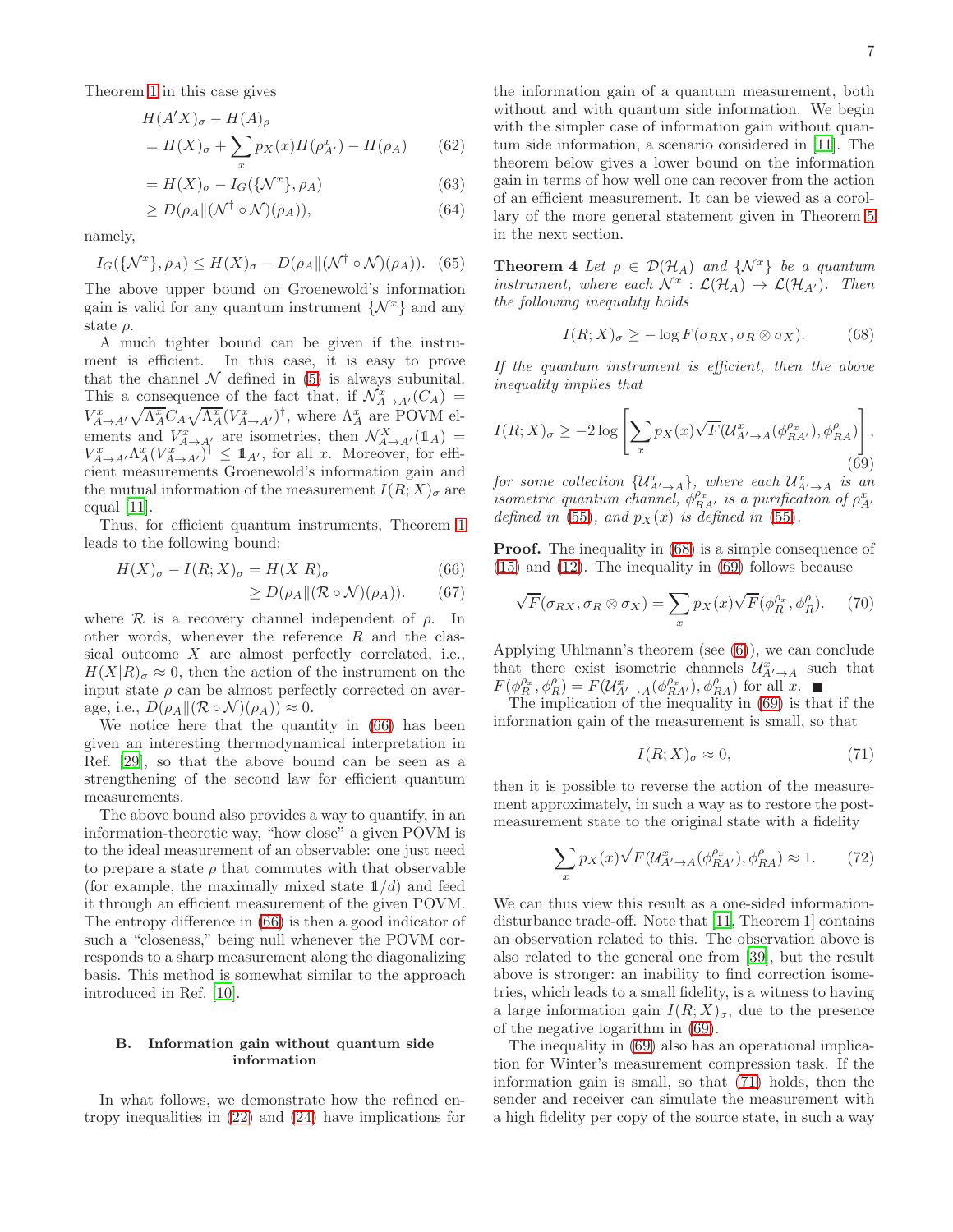that the sender does not need to transmit any classical information at all. The receiver can just prepare many copies of  $\rho_A$  locally, perform the measurements, and deliver the outputs of the measurements as the classical data. This situation occurs because the reference system R is approximately decoupled from the classical output, in the sense that  $F(\sigma_{RX}, \sigma_R \otimes \sigma_X) \approx 1$  if  $I(R; X)_{\sigma} \approx 0$ .

#### C. Information gain with quantum side information

We can readily extend the above results to the case of quantum side information, by employing the inequality in [\(23\)](#page-5-6). This leads to the following theorem:

<span id="page-9-0"></span>**Theorem 5** Let  $\rho_{AB} \in \mathcal{D}(\mathcal{H}_A \otimes \mathcal{H}_B)$  and  $\{\mathcal{N}^x\}$  be a quantum instrument, where each  $\mathcal{N}^x : \mathcal{L}(\mathcal{H}_A) \to \mathcal{L}(\mathcal{H}_{A'}).$ Then the following inequality holds

$$
I(R; X|B)_{\omega} \ge
$$
  
-2 $\int_{-\infty}^{\infty} dt p(t) \log \left[ \sum_{x} p_X(x) \sqrt{F}(\omega_{RB}^x, \mathcal{R}_B^{x,t/2}(\omega_{RB})) \right],$  (73)

where

$$
\omega_{RBX} \equiv \sum_x \text{Tr}_{A'} \{ \mathcal{N}_{A \to A'}^x(\phi_{RAB}^{\rho}) \} \otimes |x\rangle \langle x|_X, \quad (74)
$$

 $\phi_{RAB}^{\rho}$  is a purification of  $\rho_{AB}$ ,

$$
\omega_{RBA'}^x \equiv \frac{\mathcal{N}_{A \to A'}^x(\phi_{RAB}^{\rho})}{p_X(x)},\tag{75}
$$

$$
p_X(x) \equiv \text{Tr}\{\mathcal{N}_{A \to A'}^x(\phi_{RAB}^\rho)\},\tag{76}
$$

 ${p_X(x)R_B^{x,t/2}}$  is a quantum instrument defined by

<span id="page-9-2"></span>
$$
\mathcal{R}_B^{x,t/2}(\omega_{RB}) \equiv (\omega_B^x)^{\frac{1-it}{2}} \omega_B^{-\frac{1-it}{2}}(\omega_{RB}) \omega_B^{-\frac{1+it}{2}} (\omega_B^x)^{\frac{1+it}{2}},
$$
\n(77)

and  $p(t)$  is defined in [\(18\)](#page-5-7). If the instrument  $\{N^x\}$  is efficient, then the following inequality holds as well:

<span id="page-9-3"></span>
$$
I(R; X|B)_{\omega} \ge -2 \int_{-\infty}^{\infty} dt \, p(t) \log \left[ \sum_{x} p_X(x) \sqrt{F_{x,t}} \right], \tag{78}
$$

for some collection  $\{\mathcal{U}_{A\rightarrow A^{\prime}}^{x,t}\},\$  where

$$
F_{x,t} \equiv F(\omega_{RBA'}^x, (\mathcal{R}_B^{x,t/2} \otimes \mathcal{U}_{A \to A'}^{x,t})(\phi_{RBA}^\rho)) \tag{79}
$$

and each  $\mathcal{U}_{A\rightarrow A'}^{x,t}$  is an isometric quantum channel.

**Proof.** We begin by proving the inequality in  $(73)$ . Consider that

$$
I(R; X|B)_{\omega} \ge -\int_{-\infty}^{\infty} dt \ p(t) \log F(\omega_{RBX}, \mathcal{R}_{B \to BX}^{t/2}(\omega_{RB})), \quad (80)
$$

where

$$
\mathcal{R}_{B\to BX}^{t/2}(\omega_{RB}) = \omega_{BX}^{\frac{1-it}{2}} \omega_B^{-\frac{1-it}{2}} \omega_{RB} \omega_B^{-\frac{1+it}{2}} \omega_{BX}^{\frac{1+it}{2}}, \quad (81)
$$

which is a direct consequence of [\(24\)](#page-5-5). By a direct calculation, we find that

$$
\mathcal{R}_{B\to BX}^{t/2}(\omega_{RB}) = \sum_{x} p_X(x)|x\rangle\langle x|_X \otimes \mathcal{R}_B^{x,t/2}(\omega_{RB}), \tag{82}
$$

with  $\mathcal{R}_{B}^{x,t/2}$  defined in [\(77\)](#page-9-2). This then leads to the inequality in [\(73\)](#page-9-1), by applying the direct sum property of fidelity. The inequality in [\(78\)](#page-9-3) is an application of Uhlmann's theorem, after observing that the rankone operator  $\mathcal{R}_B^{x,t/2}(\phi_{RBA}^{\rho})$  purifies  $\mathcal{R}_B^{x,t/2}(\omega_{RB})$  and the rank-one operator  $\omega_{RBA'}^{x}$  purifies  $\omega_{RB}^{x}$ . The aforementioned operators are rank-one if the measurement is efficient (which is what we assumed in the statement of the theorem).  $\blacksquare$ 

The implications of Theorem [5](#page-9-0) are similar to those of Theorem [4,](#page-8-4) except they apply to a setting in which quantum side information is available. If the information gain of the measurement is small, so that

<span id="page-9-4"></span>
$$
I(R;X|B)_{\omega} \approx 0,\t\t(83)
$$

<span id="page-9-1"></span>then it is possible to reverse the action of the measurement approximately, in such a way as to restore the postmeasurement state of systems  $RA'$  to the original state on systems RA with a fidelity larger than

$$
\int_{-\infty}^{\infty} dt \, p(t) \sum_{x} p_X(x) \sqrt{F_{x,t}} \approx 1. \tag{84}
$$

This follows from the concavity of the fidelity. The reversal operation consists of two steps. First, Bob performs the instrument  $\{p_X(x) \mathcal{R}_B^{x,t/2}\}\.$  He then forwards the outcomes to Alice, who performs a channel corresponding to the inverse of the isometric quantum channel  $\mathcal{U}_{A\to A}^{x,t}$ . Then, the average fidelity is high if the information gain is small. We can view this result as a one-sided informationdisturbance trade-off which extends the aforementioned one without quantum side information.

The inequality in [\(78\)](#page-9-3) also has an operational implication for measurement compression with quantum side information [\[49\]](#page-13-12). If the IG-QSI is small, so that [\(83\)](#page-9-4) holds, then the sender and receiver can simulate the measurement with a high fidelity per copy of the source state, in such a way that the sender does not need to transmit any classical information at all. The receiver can just perform the instrument  $\{p_X(x)R_B^{x,t/2}\}\,$  with probability  $p(t)$  on the individual B systems of many copies of  $\rho_{AB}$ and deliver the classical outputs of the measurements as the classical data. This situation occurs because the X system of  $\omega_{RBX}$  is approximately recoverable from B alone, in the sense that  $\int_{-\infty}^{\infty} dt p(t) \sum_{x} p_X(x) \sqrt{F_{x,t}} \approx 1$ if  $I(R; X|B)_{\omega} \approx 0$ . This latter result might have implications for quantum communication complexity (cf. [\[41\]](#page-13-29)).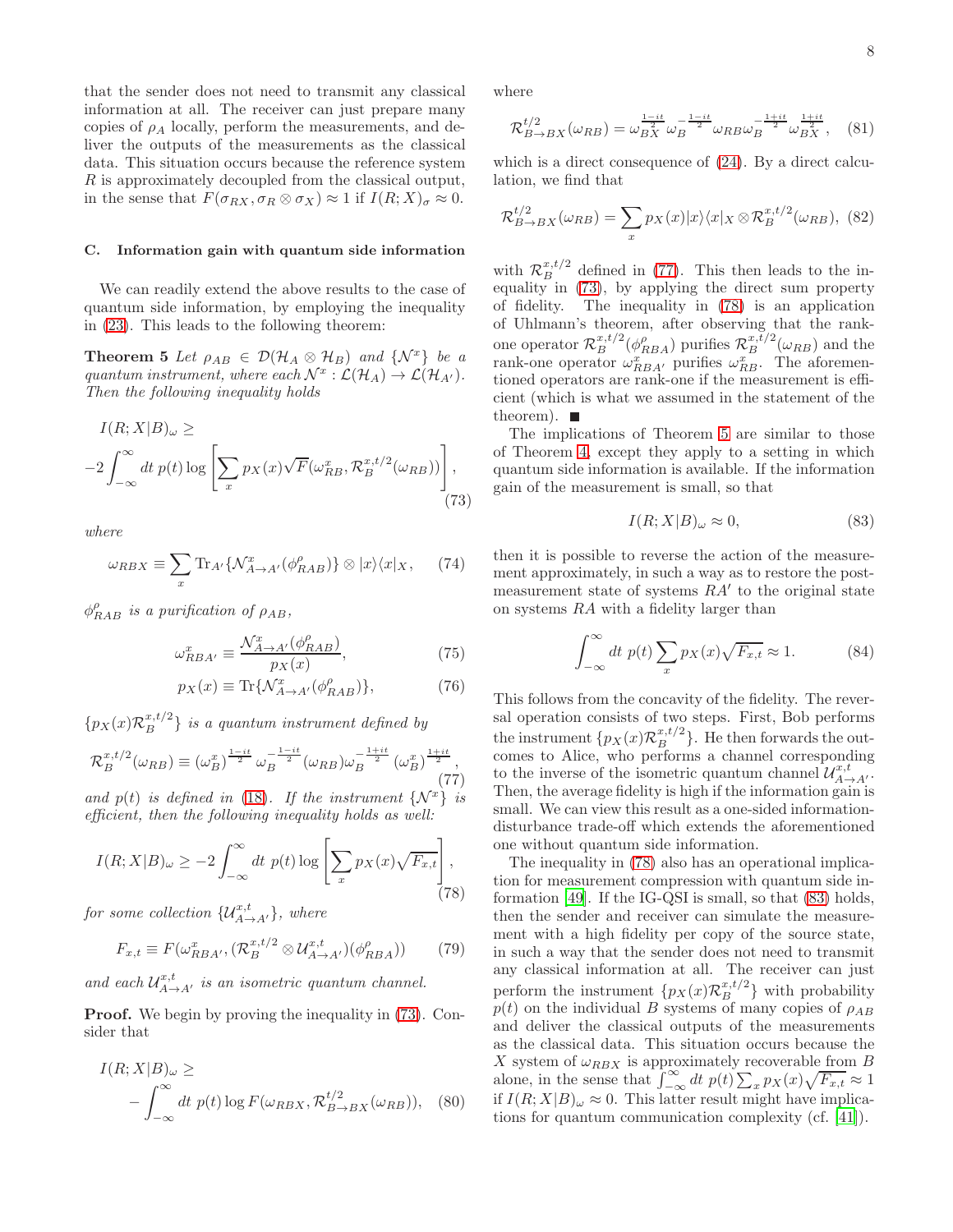(93)

#### V. ENTROPIC DISTURBANCE

Ref. [\[12\]](#page-12-8) (see in particular Section 5 therein) considered the possibility of introducing an entropic measure of average disturbance as follows. Imagine that an initial ensemble of quantum states  $\mathcal{E} = \{p_X(x); \rho_A^x\}_x$  is fed through a quantum channel  $\mathcal{N} : \mathcal{L}(\mathcal{H}_A) \to \mathcal{L}(\mathcal{H}_{A'})$ . Consider the Holevo information of the initial ensemble  $\mathcal{E}$ :

$$
\chi(\mathcal{E}) \equiv H(\rho_A^{\mathcal{E}}) - \sum_x p_X(x) H(\rho_A^x),\tag{85}
$$

where  $\rho^{\mathcal{E}}_{\mathcal{A}}$  $\sum$  $\frac{\varepsilon}{A}$  denotes the average quantum state  $x p_X(x) \rho_A^x$ . By the monotonicity of the Holevo information, the following inequality holds

$$
\Delta \chi(\mathcal{E}) \equiv \chi(\mathcal{E}) - \chi(\mathcal{N}(\mathcal{E})) \ge 0,
$$
\n(86)

where by  $\mathcal{N}(\mathcal{E})$  we mean the output ensemble  $\{p_X(x); \mathcal{N}(\rho_{A'}^x)\}_x.$ 

It is known that the condition  $\Delta \chi(\mathcal{E}) = 0$  implies the existence of a recovery CPTP linear map  $\mathcal{R} : \mathcal{L}(\mathcal{H}_{A'}) \rightarrow$  $\mathcal{L}(\mathcal{H}_A)$  such that

$$
\mathcal{R} \circ \mathcal{N}(\rho_A^x) = \rho_A^x,\tag{87}
$$

for all  $x$  [\[23\]](#page-13-30). In Ref. [\[12](#page-12-8)] the question was considered, whether a similar conclusion would hold also in the approximate case, but an answer was given only in the case in which the input ensemble consists of two mutually unbiased bases distributed with uniform prior, as done in [\[17](#page-12-18)].

Recent results about approximate recoverability give a solution to this problem, by demonstrating that there exists a recovery channel that can approximately recover if the loss of Holevo information is small. In fact, a special case of this problem was already solved in [\[48](#page-13-6), Corollary 16 when  $\mathcal N$  is a measurement channel. Here we establish the following more general theorem:

**Theorem 6** Let  $\mathcal{E} = \{p_X(x), \rho_A^x\}$  be an ensemble of states in  $\mathcal{D}(\mathcal{H}_A)$  and  $\mathcal{N}$  :  $\mathcal{L}(\mathcal{H}_A) \rightarrow \mathcal{L}(\mathcal{H}_{A'})$  a quantum channel. Then there exists a recovery channel  $\mathcal{R}$ :  $\mathcal{L}(\mathcal{H}_{A'}) \to \mathcal{L}(\mathcal{H}_{A})$  such that

$$
\chi(\mathcal{E}) - \chi(\mathcal{N}(\mathcal{E}))
$$
  
\n
$$
\geq -2\log \sum_{x} p_X(x) \sqrt{F} (\rho_A^x, (\mathcal{R} \circ \mathcal{N})(\rho_A^x)).
$$
 (88)

**Proof.** Introduce an auxiliary system X and the bipartite classical-quantum state

$$
\rho_{XA} \equiv \sum_{x} p_X(x) |x\rangle\langle x|_X \otimes \rho_A^x, \tag{89}
$$

where the vectors  $\{|x\rangle\}$  are orthonormal in the Hilbert space  $\mathcal{H}_X$ . In an analogous way, we also write

$$
\sigma_{XA'} \equiv \sum_{x} p_X(x) |x\rangle\langle x|_X \otimes \mathcal{N}_{A \to A'}(\rho_A^x). \tag{90}
$$

Then,

$$
\chi(\mathcal{E}) - \chi(\mathcal{N}(\mathcal{E}))
$$
  
=  $I(X; A)_{\rho} - I(X; A')_{\sigma}$  (91)  
=  $-H(X|A)_{\sigma} + H(X|A')_{\sigma}$  (92)

$$
= -H(X|A)_{\rho} + H(X|A')_{\sigma}
$$
\n
$$
= D(\rho_{XA}||I_X \otimes \rho_A)
$$
\n
$$
- D((id_X \otimes \mathcal{N}_{A \to A'})(\rho_{XA})||(id_X \otimes \mathcal{N}_{A \to A'})(I_X \otimes \rho_A)).
$$
\n(92)

We now invoke [\(16\)](#page-4-0), noticing that, in this case, the operator  $\sigma$  has the special form  $I_X \otimes \rho_A$  and the noise acts only locally, i.e., it has the form  $\mathrm{id}_X \otimes \mathcal{N}_{A\to A'}$ . These two facts together imply that [\(16\)](#page-4-0) can be written in this case as follows:

$$
\chi(\mathcal{E}) - \chi(\mathcal{N}(\mathcal{E}))
$$
  
\n
$$
\geq -\log F(\rho_{XA}, (\text{id}_X \otimes \mathcal{R}_{A' \to A})(\sigma_{XA'})), \quad (94)
$$

where  $\mathcal{R}: \mathcal{L}(\mathcal{H}_{A'}) \to \mathcal{L}(\mathcal{H}_{A})$  is a suitable recovery channel. Finally, we make use of the direct sum property of the fidelity in [\(7\)](#page-4-7) to establish [\(88\)](#page-10-1).  $\blacksquare$ 

#### <span id="page-10-0"></span>VI. COMPLETELY POSITIVE TRACE-PRESERVING MAPS AND QUANTUM DATA PROCESSING

This section demonstrates how the inequality in [\(23\)](#page-5-6) and the Alicki–Fannes–Winter inequality [\[4](#page-12-19), [51\]](#page-13-31) lead to a robust version of the main conclusion of [\[9\]](#page-12-9), which links the data processing inequality to complete positivity of open quantum systems dynamics.

There, the problem of open quantum systems evolution in the presence of initial system-environment correlations was considered. In fact, if the system and its surrounding environment are correlated already before the interaction governing their joint evolution is turned on, then in general there does not necessarily exist a linear (let alone positive or even completely positive) map describing the reduced dynamics of the system [\[8\]](#page-12-0). Ref. [\[9](#page-12-9)] proposed to use the quantum data-processing inequality as a criterion to establish whether the system's reduced dynamics are compatible with a CPTP linear map or not.

<span id="page-10-1"></span>The operational framework considered in [\[9\]](#page-12-9) can be summarized as follows:

1. It is assumed that possible joint systemenvironment states belong to a known family of states that constitutes the promise to the problem. It is also assumed that such a family is "steerable," namely, that there exists a tripartite density operator  $\rho_{RQE}$  such that the reference  $R$  is able to steer all possible bipartite systemenvironment states in the family. Such a condition encompasses essentially all cases considered in the literature. We therefore assume that, at some initial time  $t = \tau$ , the system-environment correlations can be described by means of one given tripartite state  $\rho_{ROE}$ .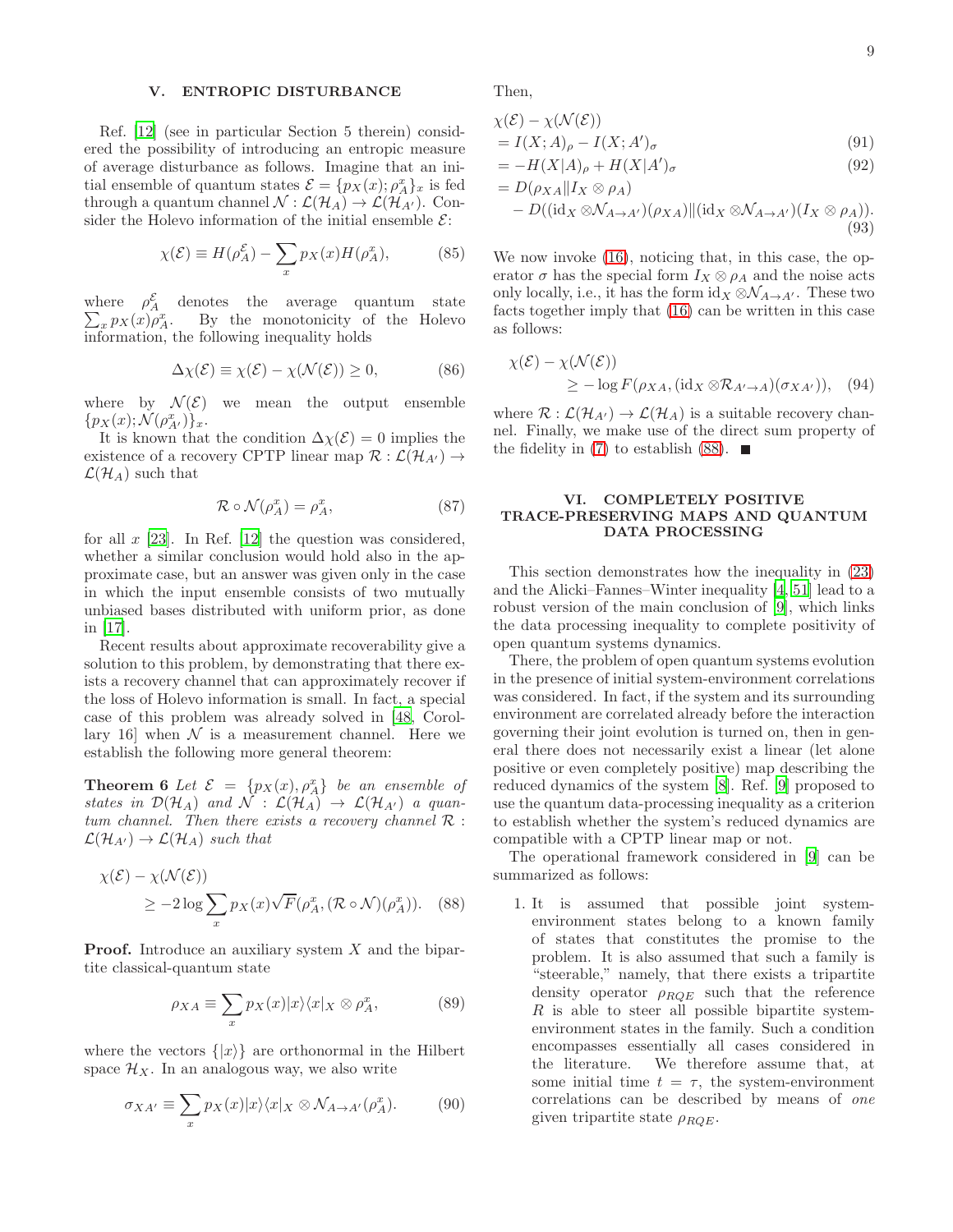- 2. Moving to the next instant in time,  $t = \tau + \Delta$ , the system-environment pair has evolved according to some isometry  $V:QE\to Q'E'$ , while the reference R remains unchanged. The tripartite configuration  $\rho_{ROE}$  has correspondingly evolved to the tripartite configuration  $\sigma_{RQ'E'} = (I_R \otimes V_{QE})\rho_{RQE} (I_R \otimes V_{QE}^{\dagger}).$
- 3. Only at this point we focus on the reduced reference-system dynamics (i.e., the transformation mapping  $\rho_{RQ}$  to  $\sigma_{RQ'}$ , checking whether these are compatible with the application of a CPTP linear map on the system Q alone. More explicitly, we check whether there exists a CPTP linear map  $\mathcal{E}: Q \to Q'$  such that  $\sigma_{RQ'} = (\mathrm{id}_R \otimes \mathcal{E}_Q)(\rho_{RQ}).$

The following theorem generalizes to the approximate scenario the insight provided in Ref. [\[9](#page-12-9)].

**Theorem 7** Fix a tripartite configuration  $\rho_{ROE}$ . Suppose that the data processing inequality holds approximately for all joint system-environment evolutions  $V_{QE\rightarrow Q'E'}$ , *i.e.*,

$$
I(R;Q')_{\sigma} \le I(R;Q)_{\rho} + \varepsilon, \tag{95}
$$

where  $\varepsilon > 0$  and

$$
\sigma_{RQ'E'} = V_{QE \to Q'E'} \rho_{RQE} V_{QE \to Q'E'}^{\dagger}.
$$
 (96)

Then the conditional mutual information is nearly equal to zero:

<span id="page-11-1"></span>
$$
I(R;E|Q)_{\rho} \le \varepsilon,\tag{97}
$$

and the reduced dynamics are approximately CPTP, i.e., to every unitary interaction  $V_{QE\rightarrow Q'E'}$ , there exists a CPTP map  $\mathcal{E}_{Q\to Q'}$  such that

<span id="page-11-2"></span>
$$
-\log F(\sigma_{RQ'}, \mathcal{E}_{Q \to Q'}(\rho_{RQ})) \le \varepsilon. \tag{98}
$$

**Proof.** We begin by proving [\(97\)](#page-11-1) with the same approach used in [\[9\]](#page-12-9). Consider the particular evolution in which  $Q' = QE$  and system E' is trivial. The assumption that data processing holds approximately gives that

$$
I(R;Q)_{\rho} + \varepsilon \ge I(R;Q')_{\sigma} = I(R;QE)_{\rho}.
$$
 (99)

We can rewrite this inequality using the chain rule for conditional mutual information as

<span id="page-11-4"></span>
$$
\varepsilon \ge I(R; QE)_{\rho} - I(R; Q)_{\rho} = I(R; E|Q)_{\rho}, \qquad (100)
$$

which proves  $(97)$ . Now, from the inequality in  $(23)$ , we know that there exists a recovery map  $\mathcal{R}_{Q\to QE}$  such that

$$
I(R; E|Q)_{\rho} \ge -\log F\left(\rho_{RQE}, \mathcal{R}_{Q \to QE}(\rho_{RQ})\right) \tag{101}
$$

Since the fidelity is invariant with respect to unitaries, we find (abbreviating  $V_{QE\rightarrow Q'E'}$  as V) that

$$
F(\rho_{RQE}, \mathcal{R}_{Q \to QE}(\rho_{RQ}))
$$
  
=  $F(V\rho_{RQE}V^{\dagger}, V\mathcal{R}_{Q \to QE}(\rho_{RQ})V^{\dagger})$  (102)

$$
= F\left(\sigma_{RQ'E'}, V\mathcal{R}_{Q\to QE}(\rho_{RQ})V^{\dagger}\right)
$$
\n(103)

$$
\leq F\left(\sigma_{RQ'}, \text{Tr}_{E'}\left\{V\mathcal{R}_{Q\to QE}\left(\rho_{RQ}\right)V^{\dagger}\right\}\right),\tag{104}
$$

where the inequality follows from monotonicity of fidelity under the discarding of subsystems. By defining the channel

$$
\mathcal{E}_{Q \to Q'} (\cdot) \equiv \text{Tr}_{E'} \left\{ V_{QE \to Q'E'} \mathcal{R}_{Q \to QE} (\cdot) V_{QE \to Q'E'}^{\dagger} \right\},\tag{105}
$$

we find that

$$
\varepsilon \geq -\log F\left(\sigma_{RQ'}, \mathcal{E}_{Q\to Q'}\left(\rho_{RQ}\right)\right),\tag{106}
$$

establishing  $(98)$ .

The following theorem provides a converse.

Theorem 8 Suppose that the reduced dynamics are approximately CPTP, i.e., that to every unitary interaction  $V_{QE\rightarrow Q'E'}$  leading to

$$
\sigma_{RQ'} = \text{Tr}_{E'} \left\{ V_{QE \to Q'E'} \rho_{RQE} V_{QE \to Q'E'}^{\dagger} \right\}, \qquad (107)
$$

there exists a CPTP map  $\mathcal{E}_{Q\to Q'}$  such that

<span id="page-11-3"></span>
$$
\frac{1}{2} \left\| \sigma_{RQ'} - \mathcal{E}_{Q \to Q'} \left( \rho_{RQ} \right) \right\|_1 \le \varepsilon, \tag{108}
$$

where  $\varepsilon \in [0,1]$ . Then the quantum data processing inequality is satisfied approximately, in the sense that

$$
I(R; Q')_{\sigma} \le I(R; Q)_{\rho}
$$
  
+ 2\varepsilon \log |R| + (1 + \varepsilon) h\_2(\varepsilon/(1 + \varepsilon)), (109)

and the conditional mutual information is nearly equal to zero as well:

$$
I(R; E|Q)_{\rho} \le 2\varepsilon \log |R| + (1 + \varepsilon) h_2(\varepsilon/(1 + \varepsilon)). \quad (110)
$$

**Proof.** This follows directly from the assumption in [\(108\)](#page-11-3), the Alicki–Fannes–Winter inequality, and the quantum data processing inequality:

$$
I(R; Q')_{\sigma}
$$
  
=  $H(R)_{\sigma} - H(R|Q')_{\sigma}$  (111)

$$
=H(R)\varepsilon(\rho) - H(R|Q')_{\sigma}
$$
\n(112)

$$
\leq H(R)_{\mathcal{E}(\rho)} - H(R|Q')_{\mathcal{E}(\rho)} + 2\varepsilon \log|R| + (1+\varepsilon) h_2(\varepsilon/(1+\varepsilon))
$$
\n(113)

$$
= I(R; Q')_{\mathcal{E}(\rho)}
$$

$$
+ 2\varepsilon \log |R| + (1 + \varepsilon) h_2(\varepsilon / (1 + \varepsilon)) \tag{114}
$$

$$
\leq I(R;Q)_{\rho} + 2\varepsilon \log|R| + (1+\varepsilon) h_2(\varepsilon/(1+\varepsilon)). \quad (115)
$$

The inequality for conditional mutual information follows the same reasoning we used to arrive at  $(100)$ .

#### <span id="page-11-0"></span>VII. CONCLUSION

We have shown how recent results regarding recoverability give enhancements to several entropy inequalities,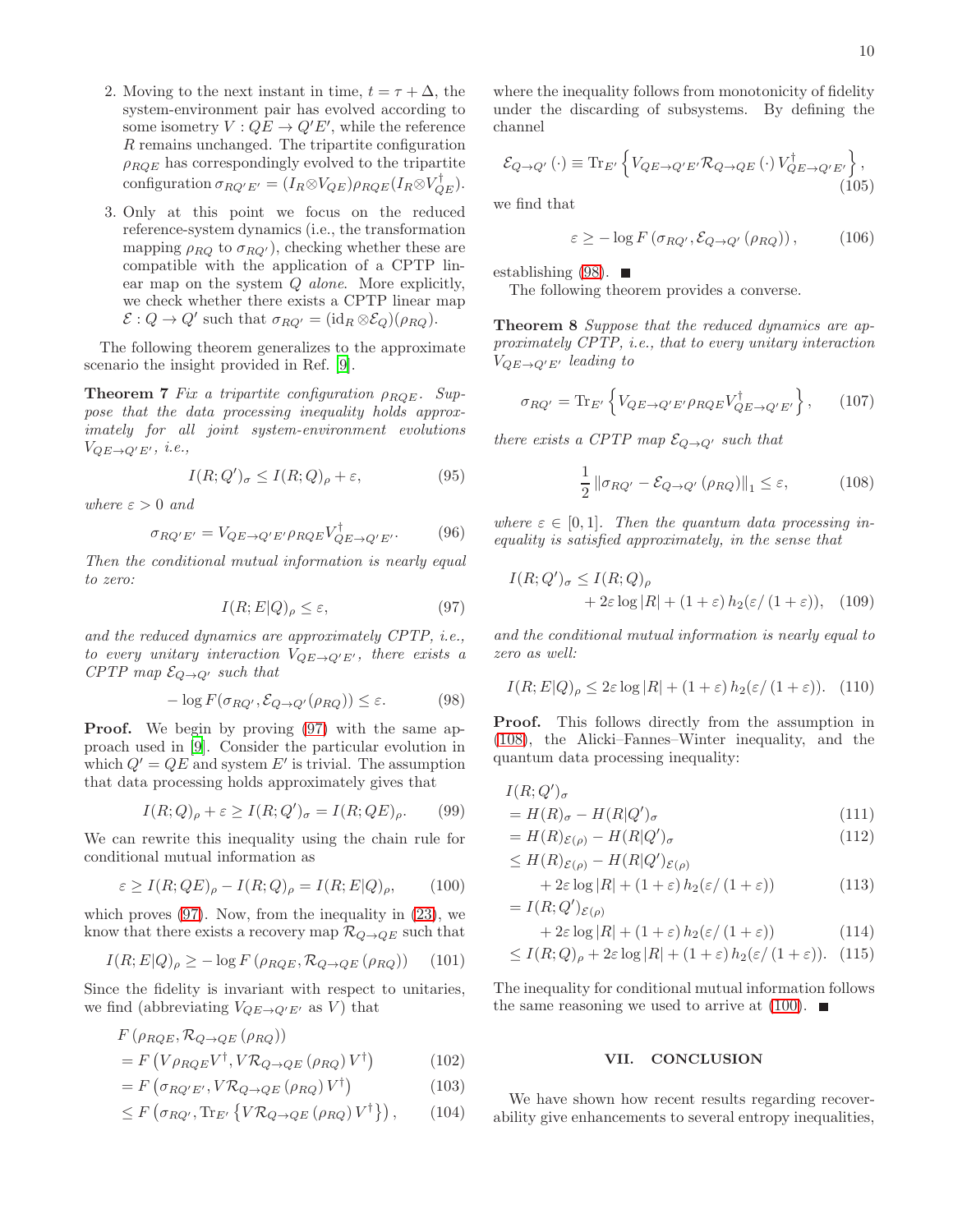having to do with entropy gain, information gain, disturbance, and complete positivity of open quantum systems dynamics. Our first result is a remainder term for the entropy gain of a quantum channel, which for unital channels is stronger than that which is obtained by directly applying the results of [\[30,](#page-13-8) [40](#page-13-9)]. This result implies that a small increase in entropy under a subunital channel is a witness to the fact that the channel's adjoint can be used as a recovery channel to undo the action of the original channel. Our second result regards the information gain of a quantum measurement, both without and with quantum side information. We find here that a small information gain implies that it is possible to undo the action of the original measurement (if it is efficient). The result also has operational ramifications for the information-theoretic tasks known as measurement compression without and with quantum side information. Our third result provides an informationtheoretic measure of disturbance, introduced in [\[12\]](#page-12-8), a strong operational meaning. We finally provide a robust

- <span id="page-12-10"></span>[1] Peter M. Alberti and Armin Uhlmann. The order structure of states in C\*- and W\*-algebras. In International Conference on Operator Algebras, Ideals, and their Applications in Theoretical Physics, Teubner Texte zur Mathematik, pages 126–135, Leipzig, 1978.
- <span id="page-12-11"></span>[2] Peter M. Alberti and Armin Uhlmann. Stochasticity and Partial Order: Doubly Stochastic Maps and Unitary Mixing. Springer, 1982.
- <span id="page-12-15"></span>[3] Robert Alicki. Isotropic quantum spin channels and additivity questions. February 2004. arXiv:quantph/0402080.
- <span id="page-12-19"></span>[4] Robert Alicki and Mark Fannes. Continuity of quantum conditional information. Journal of Physics A: Mathematical and General, 37(5):L55–L57, February 2004. arXiv:quant-ph/0312081.
- <span id="page-12-5"></span>[5] Mario Berta, Matthias Christandl, Roger Colbeck, Joseph M. Renes, and Renato Renner. The uncertainty principle in the presence of quantum memory. Nature Physics, 6:659–662, 2010. arXiv:0909.0950.
- <span id="page-12-6"></span>[6] Mario Berta, Joseph M. Renes, and Mark M. Wilde. Identifying the information gain of a quantum measurement. IEEE Transactions on Information Theory, 60(12):7987–8006, December 2014. arXiv:1301.1594.
- <span id="page-12-4"></span>[7] Mario Berta, Stephanie Wehner, and Mark M. Wilde. Entropic uncertainty and measurement reversibility. November 2015. arXiv:1511.00267.
- <span id="page-12-0"></span>[8] Heinz-Peter Breuer and Francesco Petruccione. The theory of open quantum systems. Oxford University Press, 2002.
- <span id="page-12-9"></span>[9] Francesco Buscemi. Complete positivity, Markovianity, and the quantum data-processing inequality, in the presence of initial system-environment correlations. Physical Review Letters, 113(14):140502, October 2014. arXiv:1307.0363.
- <span id="page-12-17"></span>[10] Francesco Buscemi, Michael J. W. Hall, Masanao Ozawa, and Mark M. Wilde. Noise and disturbance in quantum measurements: an information-theoretic approach. Physical Review Letters, 112:050401, February 2014.

extension of the main result of [\[9\]](#page-12-9), establishing that the reduced dynamics of a system-environment interaction are approximately CPTP if and only if the data processing inequality holds approximately.

#### Acknowledgments

We acknowledge helpful discussions with Mario Berta, Ryan Glasser, Eneet Kaur, Prabha Mandayam, David Reeb, Maksim E. Shirokov, David Sutter, Marco Tomamichel, Dave Touchette, Andreas Winter, and Lin Zhang. FB acknowledges support from the JSPS KAK-ENHI, No. 26247016. SD and MMW acknowledge the NSF under Award No. CCF-1350397 and startup funds from the Department of Physics and Astronomy and the Center for Computation and Technology at Louisiana State University.

arXiv:1310.6603.

- <span id="page-12-7"></span>[11] Francesco Buscemi, Masahito Hayashi, and Michał Horodecki. Global information balance in quantum measurements. Physical Review Letters, 100(21):210504, May 2008. arXiv:quant-ph/0702166.
- <span id="page-12-8"></span>[12] Francesco Buscemi and Michał Horodecki. Towards a unified approach to information-disturbance tradeoffs in quantum measurements. Open Systems  $\mathcal{C}$  Information Dynamics, 16(01):29–48, 2009.
- <span id="page-12-1"></span>[13] Herbert B. Callen. *Thermodynamics and an introduc*tion to thermostatistics (second edition). John Wiley and Sons, 1985.
- <span id="page-12-14"></span>[14] Filippo Caruso, Vittorio Giovannetti, and Alexander S. Holevo. One-mode bosonic Gaussian channels: A full weak-degradability classification. New Journal of Physics, 8(12):310, 2006. arXiv:quant-ph/0609013.
- <span id="page-12-13"></span>[15] Marie Choda. Around Shannon's interpretation for entropy-preserving stochastic averages. International Journal of Mathematics, 25(10):1450096, September 2014. arXiv:1409.3673.
- <span id="page-12-12"></span>[16] Man-Duen Choi. A Schwarz inequality for positive linear maps on  $C^*$ -algebras. Illinois Journal of Mathematics, 18(4):565–574, December 1974.
- <span id="page-12-18"></span>[17] Matthias Christandl and Andreas Winter. Uncertainty, monogamy, and locking of quantum correlations. IEEE Transactions on Information Theory, 51:3159– 3165, September 2005. arXiv:quant-ph/0501090.
- <span id="page-12-2"></span>[18] Patrick Coles, Mario Berta, Marco Tomamichel, and Stephanie Wehner. Entropic uncertainty relations and their applications. November 2015. arXiv:1511.04857.
- <span id="page-12-3"></span>[19] Omar Fawzi and Renato Renner. Quantum conditional mutual information and approximate Markov chains. Communications in Mathematical Physics, 340(2):575– 611, December 2015. arXiv:1410.0664.
- <span id="page-12-16"></span>[20] Christopher A. Fuchs and Kurt Jacobs. Informationtradeoff relations for finite-strength quantum measurements. Physical Review A, 63(6):062305, May 2001. arXiv:quant-ph/0009101.